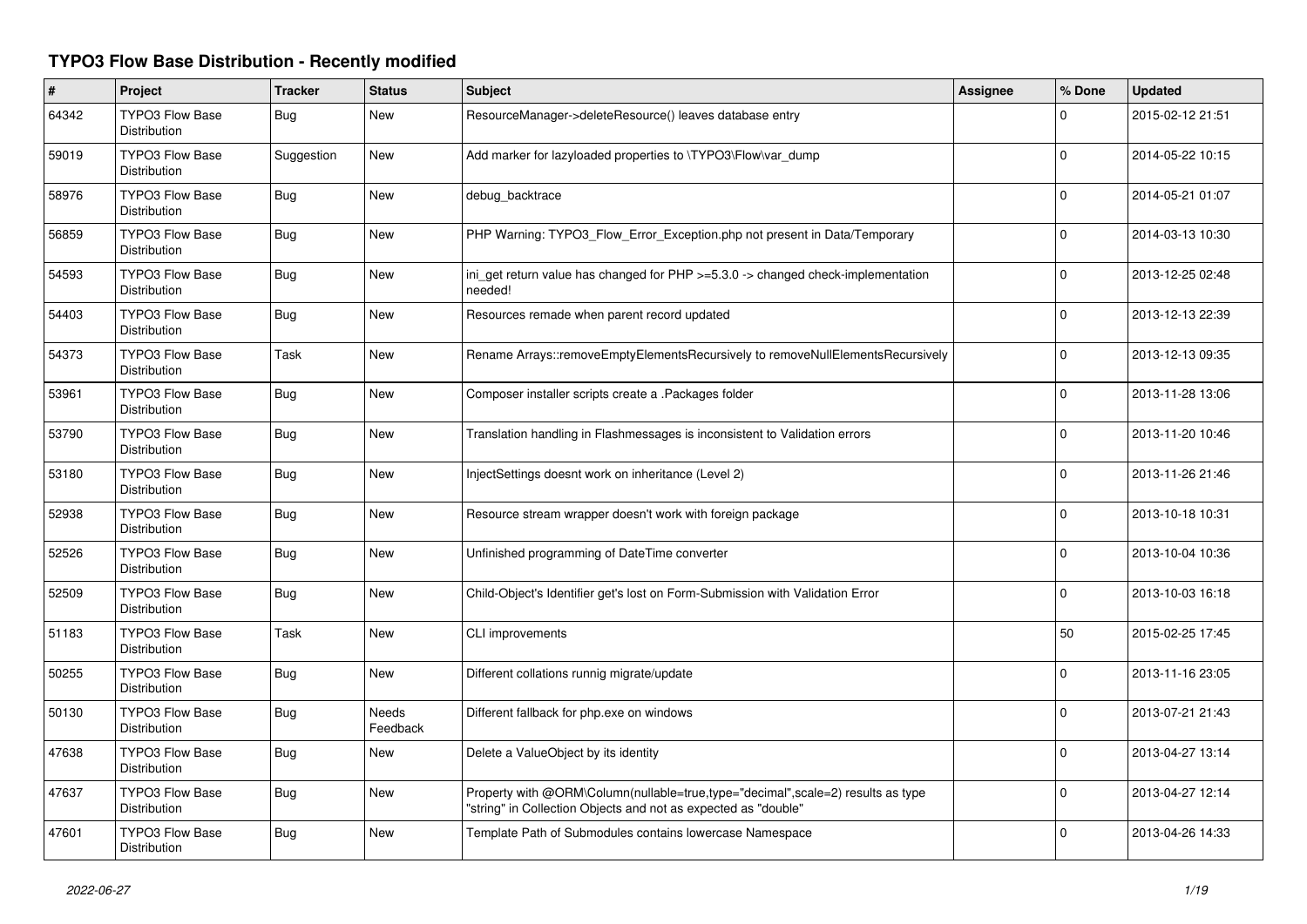| #     | Project                                | <b>Tracker</b> | <b>Status</b>       | <b>Subject</b>                                                                   | <b>Assignee</b> | % Done              | <b>Updated</b>   |
|-------|----------------------------------------|----------------|---------------------|----------------------------------------------------------------------------------|-----------------|---------------------|------------------|
| 47419 | TYPO3 Flow Base<br>Distribution        | <b>Bug</b>     | <b>New</b>          | Composer issues                                                                  |                 | 0                   | 2013-08-14 15:34 |
| 47052 | <b>TYPO3 Flow Base</b><br>Distribution | Bug            | <b>New</b>          | Clear doctrine caches after migration applied                                    |                 | 0                   | 2013-04-08 18:30 |
| 46244 | TYPO3 Flow Base<br>Distribution        | Bug            | <b>Under Review</b> | Remove call to PHP_BINDIR in CoreCommandController                               |                 | 0                   | 2013-03-19 11:39 |
| 45413 | <b>TYPO3 Flow Base</b><br>Distribution | <b>Bug</b>     | <b>Under Review</b> | Overriding boolean properties using Objects.yaml is broken                       |                 | 100                 | 2013-12-10 13:26 |
| 44684 | TYPO3 Flow Base<br>Distribution        | Bug            | <b>New</b>          | Authorization header redirect in .htaccess strips the Basic-prefix               |                 | 0                   | 2014-09-16 23:41 |
| 44078 | <b>TYPO3 Flow Base</b><br>Distribution | Task           | <b>New</b>          | Probably false behavior in symlinked environment                                 |                 | $\mathbf 0$         | 2012-12-18 13:17 |
| 42408 | TYPO3 Flow Base<br>Distribution        | Story          | <b>New</b>          | Locale Detection / Selection                                                     |                 | 0                   | 2013-06-11 13:31 |
| 42407 | <b>TYPO3 Flow Base</b><br>Distribution | Story          | <b>New</b>          | Asset Management                                                                 |                 | 0                   | 2012-10-26 09:02 |
| 41843 | <b>TYPO3 Flow Base</b><br>Distribution | Bug            | <b>New</b>          | Composer and rename issues (umbrella issue)                                      |                 | 60                  | 2013-01-15 17:19 |
| 41508 | <b>TYPO3 Flow Base</b><br>Distribution | Task           | <b>Under Review</b> | Replace Jasmine by Buster.js                                                     |                 | 0                   | 2012-10-01 20:58 |
| 39432 | <b>TYPO3 Flow Base</b><br>Distribution | Task           | <b>New</b>          | Clarify introducing properties                                                   |                 | $\mathbf 0$         | 2012-07-31 23:34 |
| 38875 | <b>TYPO3 Flow Base</b><br>Distribution | Suggestion     | <b>New</b>          | Have a Translator object available in action controllers                         |                 | $\Omega$            | 2012-07-11 15:00 |
| 33308 | <b>TYPO3 Flow Base</b><br>Distribution | Task           | <b>New</b>          | General date and time handling rules                                             |                 | 0                   | 2012-03-06 16:05 |
| 28964 | TYPO3 Flow Base<br>Distribution        | Feature        | <b>New</b>          | Integrate Behat tool for BDD                                                     |                 | 0                   | 2011-08-13 16:03 |
| 42240 | TYPO3.Eel                              | Task           | <b>New</b>          | Make Eel usable outside of TYPO3 Flow                                            |                 | 0                   | 2012-10-21 12:32 |
| 38379 | TYPO3.Eel                              | Feature        | <b>New</b>          | Implement a Eel-ViewHelper                                                       |                 | 0                   | 2013-04-08 11:03 |
| 64842 | TYPO3.Flow                             | Feature        | <b>New</b>          | Validation of Property should also happen before Property Mapping.               |                 | 0                   | 2015-02-04 10:35 |
| 62740 | TYPO3.Flow                             | Bug            | <b>New</b>          | Add check on literal in TypeHandlingUtility::isCollectionType                    |                 | $\mathbf 0$         | 2014-11-06 20:06 |
| 62292 | TYPO3.Flow                             | Major Feature  | <b>New</b>          | Support for entity translation                                                   |                 | 0                   | 2014-10-17 03:18 |
| 62009 | TYPO3.Flow                             | <b>Bug</b>     | New                 | Rewrite URI Filename could be empty                                              |                 | 0                   | 2014-10-07 11:03 |
| 61043 | TYPO3.Flow                             | Task           | New                 | Rename ClassSchema to ModelSchema                                                |                 | 0                   | 2014-08-18 23:20 |
| 60095 | TYPO3.Flow                             | Feature        | <b>Under Review</b> | LockManager's LockHoldingStackPage should be configurable                        |                 | 0                   | 2014-07-07 11:15 |
| 59878 | TYPO3.Flow                             | <b>Bug</b>     | New                 | TYPO3\Flow\Core\Booting\Exception\SubProcessException thrown in file Scripts.php |                 | $\mathsf{O}\xspace$ | 2014-06-25 15:29 |
| 59747 | TYPO3.Flow                             | Bug            | New                 | TYPO3\Flow\Error\Exception thrown in file ErrorHandler.php                       |                 | $\mathsf{O}\xspace$ | 2014-06-20 21:28 |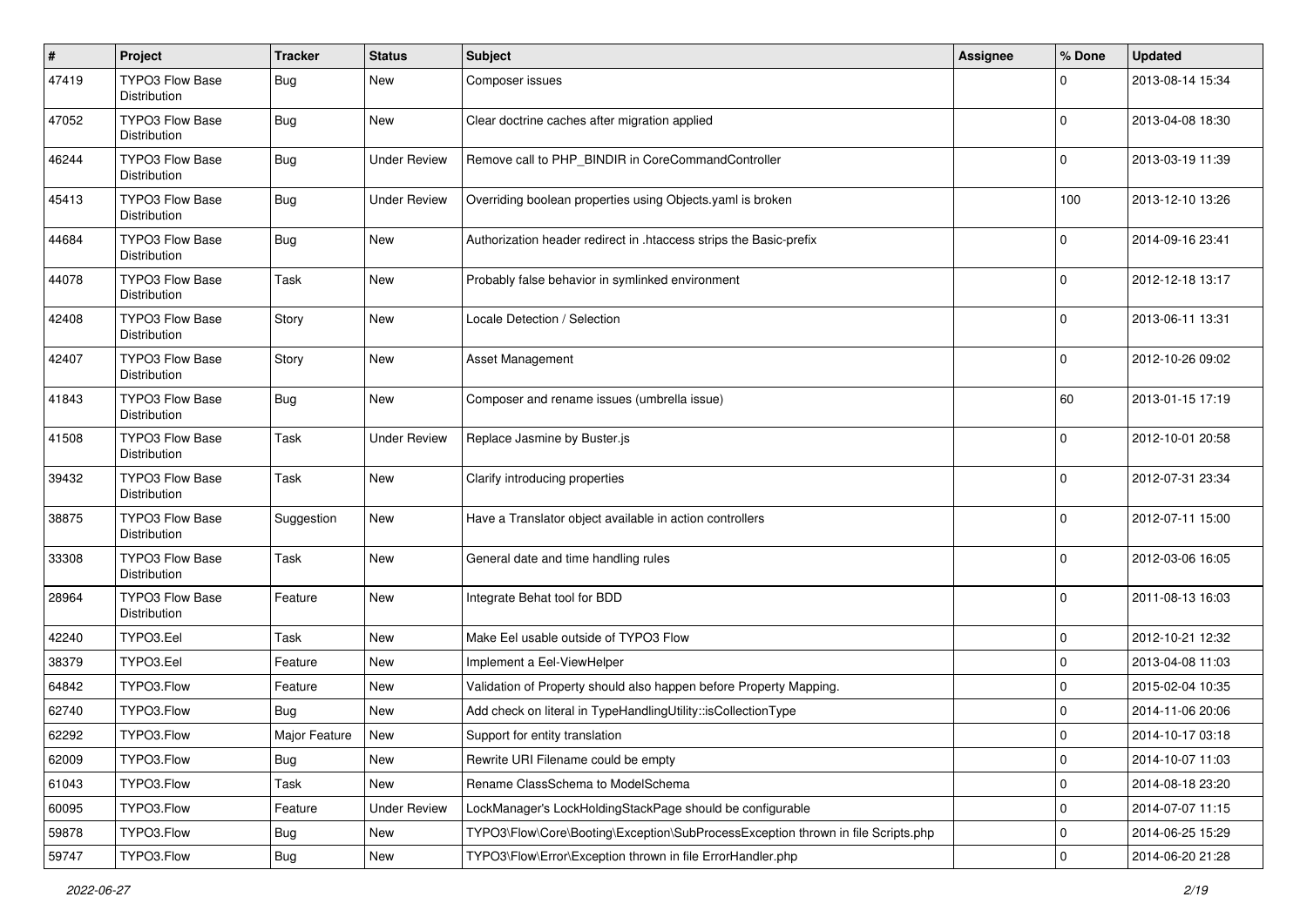| $\vert$ # | <b>Project</b> | <b>Tracker</b>   | <b>Status</b>       | Subject                                                                                             | Assignee | % Done      | <b>Updated</b>   |
|-----------|----------------|------------------|---------------------|-----------------------------------------------------------------------------------------------------|----------|-------------|------------------|
| 59442     | TYPO3.Flow     | <b>Bug</b>       | <b>Under Review</b> | Composite primary keys including foreign entity don't work                                          |          | $\Omega$    | 2014-11-27 09:34 |
| 59366     | TYPO3.Flow     | <b>Bug</b>       | <b>Under Review</b> | fix* lifecycle callbacks should not be registered for unproxied entities                            |          | $\mathbf 0$ | 2014-11-27 09:41 |
| 59357     | TYPO3.Flow     | Bug              | New                 | Using the PackageManager directly instead of the Interface results in unexpected<br>behavior        |          | $\Omega$    | 2014-06-05 14:34 |
| 59322     | TYPO3.Flow     | Bug              | <b>New</b>          | Mssing field exception should show missing migrations as well                                       |          | $\mathbf 0$ | 2014-06-04 06:47 |
| 59244     | TYPO3.Flow     | Feature          | New                 | Message or Container needs context                                                                  |          | $\mathbf 0$ | 2014-05-31 11:47 |
| 59140     | TYPO3.Flow     | <b>Bug</b>       | New                 | TYPO3\Flow\Error\Exception thrown in file ErrorHandler.php                                          |          | $\mathbf 0$ | 2014-05-27 15:51 |
| 59084     | TYPO3.Flow     | Bug              | New                 | if 403 Exception show reason                                                                        |          | $\mathbf 0$ | 2014-05-24 18:20 |
| 59049     | TYPO3.Flow     | <b>Bug</b>       | New                 | TYPO3\Flow\Error\Exception thrown in file ErrorHandler.php                                          |          | $\mathbf 0$ | 2014-05-22 23:34 |
| 59023     | TYPO3.Flow     | <b>Bug</b>       | <b>New</b>          | BooleanConverter should not convert empty values to boolean                                         |          | $\mathbf 0$ | 2014-06-10 14:04 |
| 58996     | TYPO3.Flow     | <b>Bug</b>       | <b>New</b>          | ResourceManager adding to persistence                                                               |          | $\mathbf 0$ | 2014-06-25 14:38 |
| 58975     | TYPO3.Flow     | <b>Bug</b>       | New                 | Fix command for Linux in Qucikstart documentation                                                   |          | 100         | 2014-05-21 19:47 |
| 58927     | TYPO3.Flow     | Bug              | New                 | Overlapping ressouce definitions in Policy yaml resolved incorrectly                                |          | $\mathbf 0$ | 2014-05-19 15:19 |
| 58894     | TYPO3.Flow     | Bug              | New                 | MySQL max key length exceeded during Neos setup                                                     |          | $\mathbf 0$ | 2014-05-17 22:37 |
| 58852     | TYPO3.Flow     | <b>Bug</b>       | New                 | TYPO3\Flow\Security\Exception\AccessDeniedException should clarify which action<br>fails to execute |          | $\Omega$    | 2014-05-16 09:36 |
| 58744     | TYPO3.Flow     | <b>Bug</b>       | New                 | Can not split configuration in settings.yaml                                                        |          | $\mathbf 0$ | 2014-05-14 12:06 |
| 58622     | TYPO3.Flow     | Feature          | New                 | Clearer Exception: Array to string conversion                                                       |          | $\Omega$    | 2016-06-13 18:15 |
| 58579     | TYPO3.Flow     | Feature          | New                 | Adding own environment constants to Flow                                                            |          | 50          | 2014-05-06 22:14 |
| 58408     | TYPO3.Flow     | Task             | New                 | Disable manualy persisting                                                                          |          | $\mathbf 0$ | 2014-05-02 10:58 |
| 58184     | TYPO3.Flow     | Major Feature    | New                 | HTTP request argument building for different use cases                                              |          | 0           | 2014-04-25 11:30 |
| 58153     | TYPO3.Flow     | <b>Bug</b>       | New                 | Session - Scope, Property with interface annotation fails at wakeup                                 |          | $\mathbf 0$ | 2014-04-24 12:46 |
| 57972     | TYPO3.Flow     | Bug              | New                 | Missing @ManyToOne in example for resource                                                          |          | $\mathbf 0$ | 2014-04-16 06:32 |
| 57815     | TYPO3.Flow     | <b>Bug</b>       | New                 | Invalid resources are saved in the persistent resources folder                                      |          | $\mathbf 0$ | 2014-04-10 22:02 |
| 57796     | TYPO3.Flow     | <b>Bug</b>       | New                 | XLIFF Fails if id === nodedata                                                                      |          | $\mathbf 0$ | 2014-04-09 21:43 |
| 57763     | TYPO3.Flow     | Feature          | New                 | Allow controller / package / action as params in<br>\TYPO3\Fluid\ViewHelpers\Form\ButtonViewHelper  |          | $\Omega$    | 2014-04-09 12:43 |
| 57541     | TYPO3.Flow     | <b>Bug</b>       | <b>Under Review</b> | Content Security: operands work intrinsically differently in Rewrite and Manual check               |          | $\mathbf 0$ | 2014-04-03 09:06 |
| 57450     | TYPO3.Flow     | <sub>I</sub> Bug | New                 | International E-Mail addresses (umlauts, etc.) are not validated correctly                          |          | I٥          | 2014-04-30 14:58 |
| 57437     | TYPO3.Flow     | <b>Bug</b>       | New                 | Composer package replacement is not supported                                                       |          | $\mathsf 0$ | 2014-03-30 23:12 |
| 57374     | TYPO3.Flow     | <b>Bug</b>       | New                 | Persisted entities saved in session are not resolved                                                |          | $\mathsf 0$ | 2014-04-03 09:43 |
| 56916     | TYPO3.Flow     | Feature          | New                 | Support PATCH request method as of RFC5789                                                          |          | $\mathsf 0$ | 2014-03-14 16:50 |
| 56856     | TYPO3.Flow     | <b>Bug</b>       | <b>Under Review</b> | Fix StandardView Template                                                                           |          | $\mathsf 0$ | 2015-02-25 11:25 |
| 56744     | TYPO3.Flow     | Feature          | New                 | stay logged in                                                                                      |          | 0           | 2014-03-27 12:17 |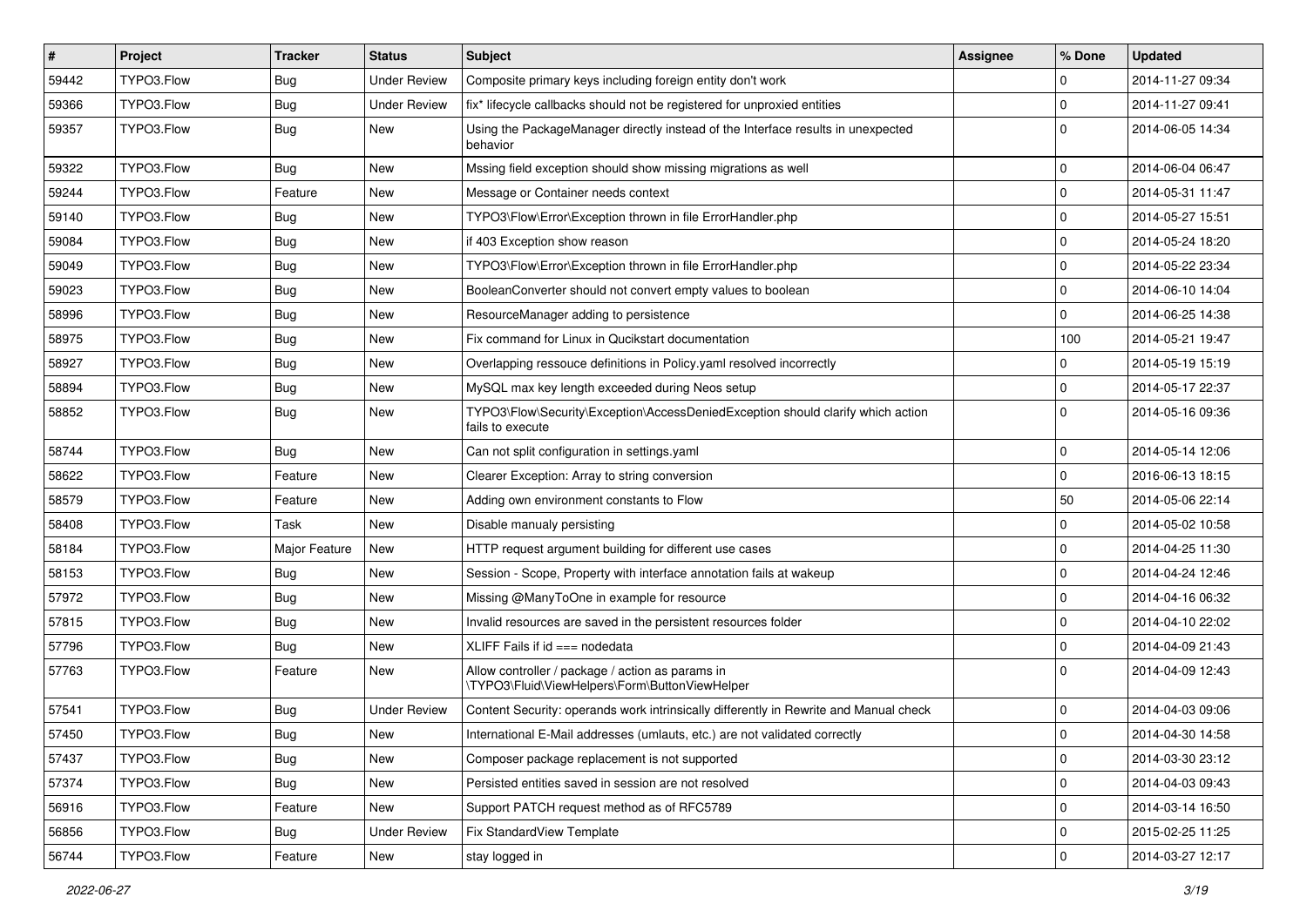| $\pmb{\#}$ | <b>Project</b> | <b>Tracker</b> | <b>Status</b>       | Subject                                                                                                              | <b>Assignee</b> | % Done              | <b>Updated</b>   |
|------------|----------------|----------------|---------------------|----------------------------------------------------------------------------------------------------------------------|-----------------|---------------------|------------------|
| 56602      | TYPO3.Flow     | Major Feature  | New                 | Handling Of Multi Identity Entities                                                                                  |                 | $\mathbf 0$         | 2014-04-09 13:10 |
| 56601      | TYPO3.Flow     | <b>Bug</b>     | <b>Under Review</b> | PersistenceManager wrong handling of ORM\ld                                                                          |                 | $\mathbf 0$         | 2015-02-16 17:56 |
| 56573      | TYPO3.Flow     | Bug            | New                 | Converting by Flow\Identity                                                                                          |                 | $\mathbf 0$         | 2014-04-09 13:10 |
| 56556      | TYPO3.Flow     | Feature        | New                 | support has Property and is Property                                                                                 |                 | $\mathbf 0$         | 2014-04-08 00:34 |
| 56544      | TYPO3.Flow     | Bug            | New                 | FLOW Exception on tar package inclusion via composer                                                                 |                 | $\mathbf 0$         | 2014-03-20 14:38 |
| 56486      | TYPO3.Flow     | Feature        | New                 | Optimize the ObjectManager for performance                                                                           |                 | $\mathbf 0$         | 2014-03-04 17:33 |
| 56107      | TYPO3.Flow     | <b>Bug</b>     | New                 | Property mapping configuration only supports one wildcard at a time                                                  |                 | $\mathbf 0$         | 2014-02-19 10:33 |
| 56036      | TYPO3.Flow     | Feature        | New                 | Optimize autoloading                                                                                                 |                 | $\mathbf 0$         | 2014-03-03 11:15 |
| 55958      | TYPO3.Flow     | Task           | New                 | RFC: Use PHP 5.4 closure features for direct ObjectAccess                                                            |                 | $\mathbf 0$         | 2014-02-13 14:30 |
| 55957      | TYPO3.Flow     | Task           | New                 | RFC: Optimize AOP proxies                                                                                            |                 | $\mathbf 0$         | 2014-02-28 14:44 |
| 55954      | TYPO3.Flow     | <b>Bug</b>     | New                 | Associations to ValueObjects should not be cascade all'd                                                             |                 | $\mathbf 0$         | 2015-02-05 11:00 |
| 55953      | TYPO3.Flow     | Task           | New                 | Repair and streamline ValueObject support                                                                            |                 | 50                  | 2015-02-16 00:30 |
| 55937      | TYPO3.Flow     | Bug            | New                 | FlashMessage queue is lost                                                                                           |                 | $\mathbf 0$         | 2014-02-12 17:03 |
| 55831      | TYPO3.Flow     | Feature        | New                 | Different scenarios for session settings                                                                             |                 | $\mathbf 0$         | 2014-02-10 11:21 |
| 55719      | TYPO3.Flow     | Feature        | New                 | Support additional Resource Folders                                                                                  |                 | $\mathbf 0$         | 2014-02-06 11:38 |
| 55199      | TYPO3.Flow     | Feature        | New                 | Avoid Buffering of Shell output                                                                                      |                 | $\mathbf 0$         | 2014-03-31 12:34 |
| 54744      | TYPO3.Flow     | <b>Bug</b>     | New                 | System.log contains many NOTICE Flow The argument "workspace" declared in<br>pointcut does not exist in method TYPO3 |                 | $\Omega$            | 2014-02-12 09:07 |
| 54589      | TYPO3.Flow     | <b>Bug</b>     | New                 | Role parent is not removed from roles MM table                                                                       |                 | $\mathbf 0$         | 2013-12-24 15:32 |
| 54549      | TYPO3.Flow     | <b>Bug</b>     | New                 | PackageManager::createPackage is incompatible to PackageManagerInterface                                             |                 | $\mathbf 0$         | 2013-12-21 14:42 |
| 54458      | TYPO3.Flow     | Bug            | New                 | Missing Version Number in packages                                                                                   |                 | $\mathbf 0$         | 2013-12-28 18:13 |
| 54451      | TYPO3.Flow     | <b>Bug</b>     | New                 | No functionality at Apache environments with suexec                                                                  |                 | $\mathbf 0$         | 2014-01-01 18:22 |
| 54446      | TYPO3.Flow     | <b>Bug</b>     | New                 | Cache filebackend 'include once'                                                                                     |                 | $\mathbf 0$         | 2014-01-29 15:22 |
| 54381      | TYPO3.Flow     | <b>Bug</b>     | New                 | TYPO3\Flow\Core\Booting\Exception\SubProcessException thrown in file Scripts.php                                     |                 | $\mathbf 0$         | 2014-02-06 11:14 |
| 54181      | TYPO3.Flow     | <b>Bug</b>     | New                 | Use date_default_timezone_get() instead of ini_get('date.timezone')                                                  |                 | $\mathbf 0$         | 2015-06-01 18:54 |
| 54046      | TYPO3.Flow     | <b>Bug</b>     | <b>New</b>          | Removal of ValueObjects from a ManyToMany relationship is not possible                                               |                 | $\mathbf 0$         | 2015-02-05 11:01 |
| 54037      | TYPO3.Flow     | Feature        | <b>Under Review</b> | JsonView accepts encoding options                                                                                    |                 | $\mathbf 0$         | 2014-12-14 11:46 |
| 53851      | TYPO3.Flow     | Bug            | New                 | TYPO3\Flow\Core\Booting\Exception\SubProcessException thrown in file Scripts.php                                     |                 | $\mathbf 0$         | 2014-01-01 00:00 |
| 53620      | TYPO3.Flow     | Bug            | New                 | Move Classes/TYPO3/Flow/Composer to own Package                                                                      |                 | 0                   | 2014-01-01 16:02 |
| 53533      | TYPO3.Flow     | <b>Bug</b>     | New                 | Class reflection assumes reverse PSR-0, can lead to fail in autoloader                                               |                 | $\mathsf 0$         | 2013-11-11 21:05 |
| 53224      | TYPO3.Flow     | <b>Bug</b>     | New                 | Constructor in subclass breaks call chain leading to missing identifier / uuid                                       |                 | 0                   | 2013-10-30 12:06 |
| 53177      | TYPO3.Flow     | Feature        | New                 | entity resource policy value support for `this`                                                                      |                 | $\mathsf 0$         | 2014-05-20 09:22 |
| 52945      | TYPO3.Flow     | Bug            | New                 | Excluded classes should only be excluded from reflection but still autoloaded                                        |                 | $\mathsf{O}\xspace$ | 2013-10-19 12:52 |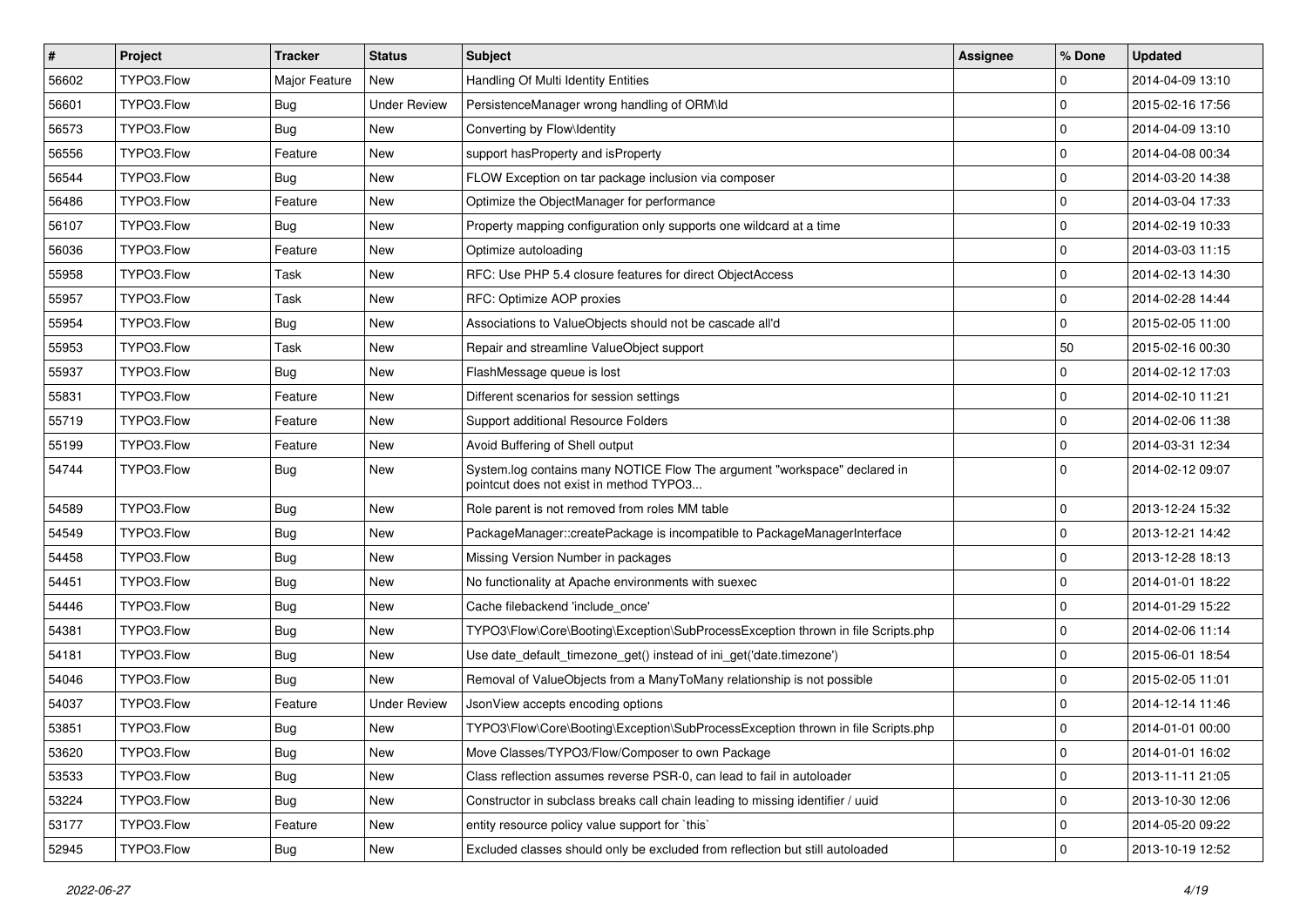| $\vert$ # | Project    | <b>Tracker</b> | <b>Status</b>       | <b>Subject</b>                                                                                                                         | <b>Assignee</b> | % Done      | <b>Updated</b>   |
|-----------|------------|----------------|---------------------|----------------------------------------------------------------------------------------------------------------------------------------|-----------------|-------------|------------------|
| 52909     | TYPO3.Flow | <b>Bug</b>     | New                 | Class Loader fallback to non-proxy hides fatal errors                                                                                  |                 | $\mathbf 0$ | 2013-10-17 11:24 |
| 52590     | TYPO3.Flow | Feature        | <b>New</b>          | Provide a way to get the Doctrine QueryBuilder                                                                                         |                 | $\mathbf 0$ | 2013-10-11 10:39 |
| 52430     | TYPO3.Flow | Bug            | New                 | Cannot convert from UUID to auto-increment ID                                                                                          |                 | $\mathbf 0$ | 2013-10-01 15:48 |
| 52280     | TYPO3.Flow | Task           | <b>Under Review</b> | Throw Exception if there is an array in PSR-0 autoload                                                                                 |                 | $\mathbf 0$ | 2013-10-05 11:30 |
| 52185     | TYPO3.Flow | Bug            | <b>New</b>          | PositionalArraySorter should detect recursive dependencies                                                                             |                 | $\mathbf 0$ | 2013-09-23 13:02 |
| 52014     | TYPO3.Flow | <b>Bug</b>     | <b>New</b>          | Migration makes fields NOT NULL even though not true                                                                                   |                 | $\mathbf 0$ | 2013-10-15 18:27 |
| 52005     | TYPO3.Flow | <b>Bug</b>     | New                 | TYPO3\Flow\Error\Exception thrown in file ErrorHandler.php                                                                             |                 | $\mathbf 0$ | 2013-09-14 14:22 |
| 51847     | TYPO3.Flow | Bug            | New                 | Overiding controller actions with other required parameter sets results in fatal error.                                                |                 | $\mathbf 0$ | 2013-09-09 10:54 |
| 51763     | TYPO3.Flow | Bug            | New                 | HttpRequest always returns content of the current request                                                                              |                 | $\mathbf 0$ | 2015-02-20 12:53 |
| 51704     | TYPO3.Flow | <b>Bug</b>     | New                 | TYPO3\Flow\Error\Exception thrown in file ErrorHandler.php                                                                             |                 | $\mathbf 0$ | 2013-09-17 08:42 |
| 51676     | TYPO3.Flow | Feature        | <b>Under Review</b> | Support of symlinks for Resources                                                                                                      |                 | 100         | 2015-06-13 12:51 |
| 51530     | TYPO3.Flow | Task           | New                 | Improve speed of Files::readDirectoryRecursively using RecursiveDirectoryIterator?                                                     |                 | $\mathbf 0$ | 2013-08-29 19:49 |
| 51489     | TYPO3.Flow | Bug            | <b>New</b>          | Doctrine\Common\Annotations\AnnotationException thrown in file<br>AnnotationException.php                                              |                 | $\Omega$    | 2014-02-06 10:20 |
| 51459     | TYPO3.Flow | Feature        | <b>New</b>          | Allow catching of particular exceptions on property mapping                                                                            |                 | $\mathbf 0$ | 2013-10-22 13:44 |
| 51312     | TYPO3.Flow | Bug            | New                 | Default php error handler generates warning (when loading<br>TYPO3\Flow\Error\Exception class)                                         |                 | $\Omega$    | 2013-08-24 16:07 |
| 51286     | TYPO3.Flow | Task           | <b>New</b>          | Custom error views should introduce a controller context somehow                                                                       |                 | $\mathbf 0$ | 2013-08-23 11:24 |
| 51188     | TYPO3.Flow | Bug            | New                 | Doctrine does not respect AOP-injected properties                                                                                      |                 | $\mathbf 0$ | 2013-12-07 11:13 |
| 51120     | TYPO3.Flow | <b>Bug</b>     | New                 | \TYPO3\Flow\Core\Booting::buildSubprocessCommand - wrong command if passed<br>more than one parameters                                 |                 | $\Omega$    | 2013-12-11 16:33 |
| 50901     | TYPO3.Flow | Feature        | New                 | @IgnoreValidation also for class fields                                                                                                |                 | $\mathbf 0$ | 2014-02-21 10:01 |
| 50869     | TYPO3.Flow | <b>Bug</b>     | New                 | key() invoked on object                                                                                                                |                 | $\mathbf 0$ | 2013-08-07 13:18 |
| 50382     | TYPO3.Flow | Task           | New                 | Impossible to use arguments in CLI that are added by overriding<br>initializeCommandMethodArguments()                                  |                 | $\Omega$    | 2013-08-19 14:32 |
| 50342     | TYPO3.Flow | <b>Bug</b>     | <b>New</b>          | PropertyMapper: Use of interface method before implementation check                                                                    |                 | $\mathbf 0$ | 2013-07-23 16:42 |
| 50262     | TYPO3.Flow | Feature        | New                 | Add Keywords to composer Json                                                                                                          |                 | $\mathbf 0$ | 2013-07-21 22:49 |
| 49801     | TYPO3.Flow | <b>Bug</b>     | New                 | TYPO3\Flow\Security\Exception\AccessDeniedException thrown in file<br>TYPO3 Flow Security Authorization AccessDecisionVoterManager.php |                 | $\Omega$    | 2013-07-09 04:53 |
| 49780     | TYPO3.Flow | Bug            | New                 | Roles are not synchronized                                                                                                             |                 | 0           | 2013-07-08 10:11 |
| 49423     | TYPO3.Flow | <b>Bug</b>     | New                 | Role name and packageKey are not accessible                                                                                            |                 | $\mathsf 0$ | 2013-09-05 10:26 |
| 49373     | TYPO3.Flow | <b>Bug</b>     | New                 | Methods policy with key "Controllers" is ignored                                                                                       |                 | $\mathbf 0$ | 2013-06-24 10:03 |
| 49372     | TYPO3.Flow | <b>Bug</b>     | New                 | ObjectConverter ignores implemented interface when mapping subtype                                                                     |                 | $\pmb{0}$   | 2013-06-24 09:24 |
| 49050     | TYPO3.Flow | Feature        | New                 | Allow Subqueries in QueryInterface                                                                                                     |                 | $\mathbf 0$ | 2013-06-12 10:43 |
| 49039     | TYPO3.Flow | Feature        | New                 | RFC: Use PSR-3 logger interface in Flow                                                                                                |                 | 0           | 2013-07-10 15:19 |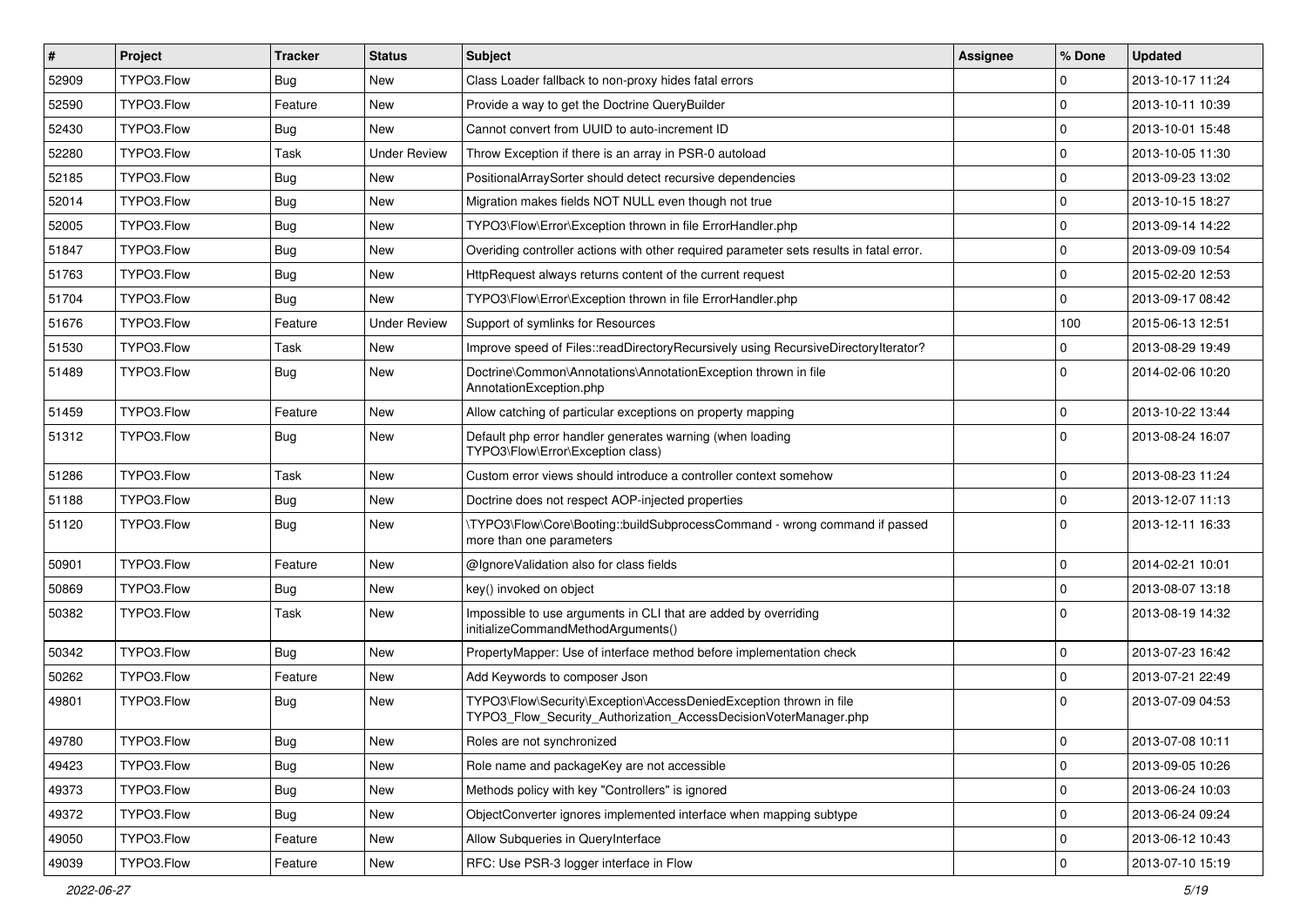| $\pmb{\#}$ | Project    | <b>Tracker</b> | <b>Status</b>            | Subject                                                                                                                      | <b>Assignee</b> | % Done         | <b>Updated</b>   |
|------------|------------|----------------|--------------------------|------------------------------------------------------------------------------------------------------------------------------|-----------------|----------------|------------------|
| 49011      | TYPO3.Flow | Bug            | <b>Under Review</b>      | Support executing TYPO3.Flow inside a PHAR                                                                                   |                 | $\Omega$       | 2014-10-03 15:21 |
| 48873      | TYPO3.Flow | <b>Bug</b>     | <b>New</b>               | Error when calling resourceManager->deleteResource on unpublished Resource                                                   |                 | $\Omega$       | 2013-06-05 13:46 |
| 48862      | TYPO3.Flow | Feature        | <b>New</b>               | Possibility to exclude package from file monitoring                                                                          |                 | l 0            | 2013-06-05 10:03 |
| 48657      | TYPO3.Flow | Feature        | <b>Under Review</b>      | support HTTP_RANGE                                                                                                           |                 | $\mathbf 0$    | 2013-06-20 16:19 |
| 48430      | TYPO3.Flow | <b>Bug</b>     | New                      | Default validator-messages are not correctly formatted                                                                       |                 | l 0            | 2013-05-22 00:36 |
| 48429      | TYPO3.Flow | <b>Bug</b>     | New                      | Remove- and update-actions on repository are not persisted                                                                   |                 | $\mathbf 0$    | 2013-05-24 18:44 |
| 48409      | TYPO3.Flow | Feature        | <b>New</b>               | Introduce new Annotation "Slot" for wiring signal and slots                                                                  |                 | $\overline{0}$ | 2013-05-23 19:02 |
| 48296      | TYPO3.Flow | Task           | Needs<br>Feedback        | Missing method in ExceptionHandlerInterface                                                                                  |                 | l 0            | 2013-05-21 11:39 |
| 48093      | TYPO3.Flow | <b>Bug</b>     | <b>New</b>               | AbstractCompositeValidators memory consumption continuously grow                                                             |                 | $\mathbf 0$    | 2013-05-21 11:49 |
| 47951      | TYPO3.Flow | Feature        | New                      | Warn if persistence stack is not empty at the end of a get-request                                                           |                 | 0              | 2013-05-21 13:28 |
| 47950      | TYPO3.Flow | Bug            | New                      | import of remote resources                                                                                                   |                 | $\mathbf 0$    | 2013-05-21 11:52 |
| 47487      | TYPO3.Flow | <b>Bug</b>     | New                      | Functional test classes in package without classes are not compiled                                                          |                 | 0              | 2013-05-21 12:19 |
| 47456      | TYPO3.Flow | Feature        | New                      | ManyToOne and OneToOne Relations of Objects passed as Action Argument are<br>loaded automatically                            |                 | $\Omega$       | 2013-08-28 15:11 |
| 47429      | TYPO3.Flow | Bug            | New                      | Global policy files no longer allowed                                                                                        |                 | $\mathbf 0$    | 2013-07-14 19:20 |
| 47404      | TYPO3.Flow | Feature        | New                      | Add getters and setters methods for introduced properties                                                                    |                 | $\Omega$       | 2013-05-21 13:28 |
| 47331      | TYPO3.Flow | Bug            | Accepted                 | ObjectManager shutdown with Dependency Injection Proxy causes fatal errors                                                   |                 | $\mathbf 0$    | 2013-05-21 13:06 |
| 47325      | TYPO3.Flow | <b>Bug</b>     | <b>Under Review</b>      | ReflectionData and classSchema caches need not be freezable                                                                  |                 | $\overline{0}$ | 2013-05-21 13:08 |
| 47273      | TYPO3.Flow | Feature        | New                      | Support mapping properties with differing types for setter and property                                                      |                 | $\overline{0}$ | 2013-05-21 13:28 |
| 47236      | TYPO3.Flow | <b>Bug</b>     | <b>Needs</b><br>Feedback | Error at offset 6279 of 6338                                                                                                 |                 | l 0            | 2014-02-14 09:35 |
| 47191      | TYPO3.Flow | Feature        | <b>Under Review</b>      | Make (property) Validators aware of parent class and the property they belong to                                             |                 | $\mathbf 0$    | 2015-02-13 18:25 |
| 47075      | TYPO3.Flow | Feature        | New                      | Make Exception more meaningful                                                                                               |                 | 0              | 2013-05-21 13:28 |
| 47073      | TYPO3.Flow | <b>Bug</b>     | <b>New</b>               | Cookie causes Error after Update                                                                                             |                 | $\mathbf 0$    | 2014-12-16 11:59 |
| 46910      | TYPO3.Flow | Feature        | New                      | Composer integration - PackageStates.php                                                                                     |                 | l 0            | 2013-05-21 13:28 |
| 46823      | TYPO3.Flow | Task           | Accepted                 | Detect APC and APCu correctly                                                                                                |                 | $\Omega$       | 2013-09-18 09:28 |
| 46816      | TYPO3.Flow | Feature        | New                      | Add xcache cache backend                                                                                                     |                 | $\Omega$       | 2013-05-21 13:28 |
| 46716      | TYPO3.Flow | Bug            | New                      | Empty class names in DependencyInjection proxy code when using Caches /<br>Factory-created dependencies                      |                 | 0              | 2013-05-21 13:22 |
| 46318      | TYPO3.Flow | Feature        | New                      | [caching framework] Extend cache interface to handle multiple entries                                                        |                 | 0              | 2013-03-15 12:19 |
| 46216      | TYPO3.Flow | Feature        | New                      | Add wincache cache backend                                                                                                   |                 | 0              | 2013-03-12 20:55 |
| 46210      | TYPO3.Flow | Bug            | Needs<br>Feedback        | securityContext->getParty() in the initializeObject() method of a session-Scope object<br>throws exception on second request |                 | 0              | 2013-03-27 10:44 |
| 46120      | TYPO3.Flow | Bug            | New                      | Important step missing in the installation chapter                                                                           |                 | 0              | 2013-03-08 10:23 |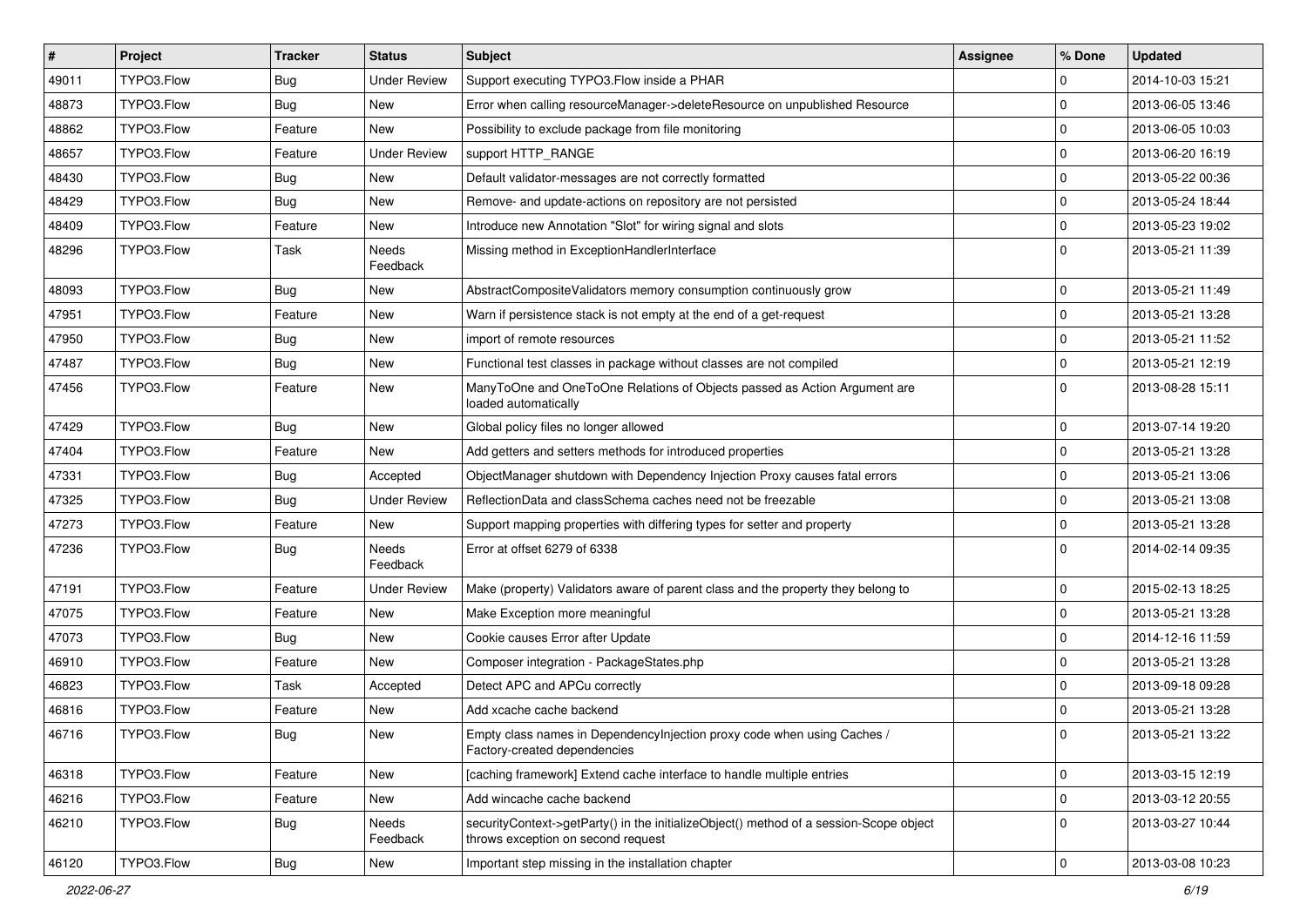| $\sharp$ | Project    | <b>Tracker</b> | <b>Status</b>       | Subject                                                                            | Assignee | % Done              | <b>Updated</b>   |
|----------|------------|----------------|---------------------|------------------------------------------------------------------------------------|----------|---------------------|------------------|
| 46073    | TYPO3.Flow | Bug            | <b>Under Review</b> | Scripts::executeCommand must be usable outsite of TYPO3.Flow                       |          | 0                   | 2013-03-06 19:14 |
| 46066    | TYPO3.Flow | Bug            | <b>New</b>          | Currency formatter uses wrong format for ISO 4217 currency codes                   |          | 0                   | 2013-03-06 16:29 |
| 46050    | TYPO3.Flow | Feature        | New                 | To decouple log file writing at Logger->logException                               |          | 0                   | 2013-03-05 21:43 |
| 46011    | TYPO3.Flow | Task           | New                 | Validate annotation with missing type should throw useful error                    |          | $\mathbf 0$         | 2013-03-04 12:42 |
| 46010    | TYPO3.Flow | Bug            | New                 | Generating a DiscriminatorMap with base class in different namespace does not work |          | 0                   | 2013-03-04 12:30 |
| 46009    | TYPO3.Flow | Task           | New                 | Improve error message for missing class in Flow annotation driver                  |          | 0                   | 2013-03-04 12:25 |
| 45917    | TYPO3.Flow | Bug            | New                 | RoutePartHandler transliteration must be improved                                  |          | 0                   | 2014-02-17 09:13 |
| 45669    | TYPO3.Flow | Bug            | New                 | PersistentObjectConverter does not convert ValueObjects by __identity              |          | 0                   | 2013-02-20 17:59 |
| 45640    | TYPO3.Flow | Bug            | New                 | Every relation is set to cascade=all if the related entity is no aggregate root    |          | 0                   | 2013-02-20 15:31 |
| 45623    | TYPO3.Flow | <b>Bug</b>     | New                 | SQL error when calling TYPO3.Blog Setup controller                                 |          | 0                   | 2013-02-21 12:16 |
| 45611    | TYPO3.Flow | <b>Bug</b>     | New                 | Destruction of session after logout should be configurable                         |          | 0                   | 2013-02-19 16:41 |
| 45409    | TYPO3.Flow | Feature        | New                 | Support validation of abstract nested properties                                   |          | 0                   | 2013-05-21 13:28 |
| 45386    | TYPO3.Flow | Bug            | New                 | Package::buildArrayOfClassFiles tries to determine class names from file paths     |          | $\mathbf 0$         | 2013-02-11 19:54 |
| 45272    | TYPO3.Flow | Bug            | New                 | Related Value Objects get deleted by default cascading                             |          | 0                   | 2013-02-08 13:50 |
| 45249    | TYPO3.Flow | <b>Bug</b>     | New                 | Update composer project-create command listing                                     |          | 0                   | 2013-02-07 15:17 |
| 45103    | TYPO3.Flow | Feature        | New                 | Make static resource URI generation available outside of Fluid                     |          | 0                   | 2013-02-03 13:16 |
| 45041    | TYPO3.Flow | Bug            | New                 | Set file permissions doesnt work                                                   |          | 0                   | 2013-08-14 15:35 |
| 44891    | TYPO3.Flow | Feature        | New                 | Routes should be able to enforce http/https protocol                               |          | $\mathbf 0$         | 2014-05-14 19:55 |
| 44738    | TYPO3.Flow | Feature        | New                 | Re-Validation of argument's custom validators                                      |          | $\mathbf 0$         | 2013-01-23 09:19 |
| 44712    | TYPO3.Flow | Task           | Accepted            | Decouple Argument-Building in the HTTP-Request-Constructor                         |          | $\mathbf 0$         | 2013-01-23 11:19 |
| 44563    | TYPO3.Flow | Feature        | New                 | Logged in users via HTTP Basic always get re-authenticated                         |          | 0                   | 2013-01-16 11:28 |
| 44361    | TYPO3.Flow | Bug            | New                 | TYPO3\Flow\I18n\Formatter\DatetimeFormatter - caching DATETIME type                |          | 0                   | 2013-08-14 15:35 |
| 44244    | TYPO3.Flow | <b>Bug</b>     | <b>New</b>          | defaultOrderings aren't applied on related objects                                 |          | 0                   | 2013-01-09 18:41 |
| 44186    | TYPO3.Flow | Bug            | New                 | Request does not accept custom Content-Type                                        |          | 0                   | 2013-08-14 15:35 |
| 44185    | TYPO3.Flow | Bug            | New                 | XML body always need a root node                                                   |          | 0                   | 2013-08-14 15:35 |
| 44184    | TYPO3.Flow | Bug            | New                 | Request arguments are not merged correctly for single object actions               |          | 0                   | 2013-08-14 15:35 |
| 44148    | TYPO3.Flow | <b>Bug</b>     | New                 | Documentation for executeCommand() needs clarification                             |          | $\mathbf 0$         | 2013-08-14 15:35 |
| 44123    | TYPO3.Flow | Feature        | New                 | Make the "Flow requires the PHP setting "date.timezone"" error more beautiful      |          | 0                   | 2013-12-25 01:55 |
| 43993    | TYPO3.Flow | Task           | New                 | Warn when no migrations are found at all during doctrine: migrate                  |          | 0                   | 2012-12-14 09:30 |
| 43967    | TYPO3.Flow | Bug            | New                 | Error in evaluating orphanRemoval in Flow Annotation driver                        |          | $\mathbf 0$         | 2013-01-03 11:00 |
| 43947    | TYPO3.Flow | Bug            | New                 | Redirect to login after Session timeout                                            |          | 0                   | 2012-12-13 12:35 |
| 43841    | TYPO3.Flow | Feature        | New                 | Add package support to validation errors                                           |          | 0                   | 2012-12-10 16:20 |
| 43572    | TYPO3.Flow | Feature        | New                 | Uri should support manipulation of query arguments                                 |          | $\mathsf{O}\xspace$ | 2012-12-04 09:55 |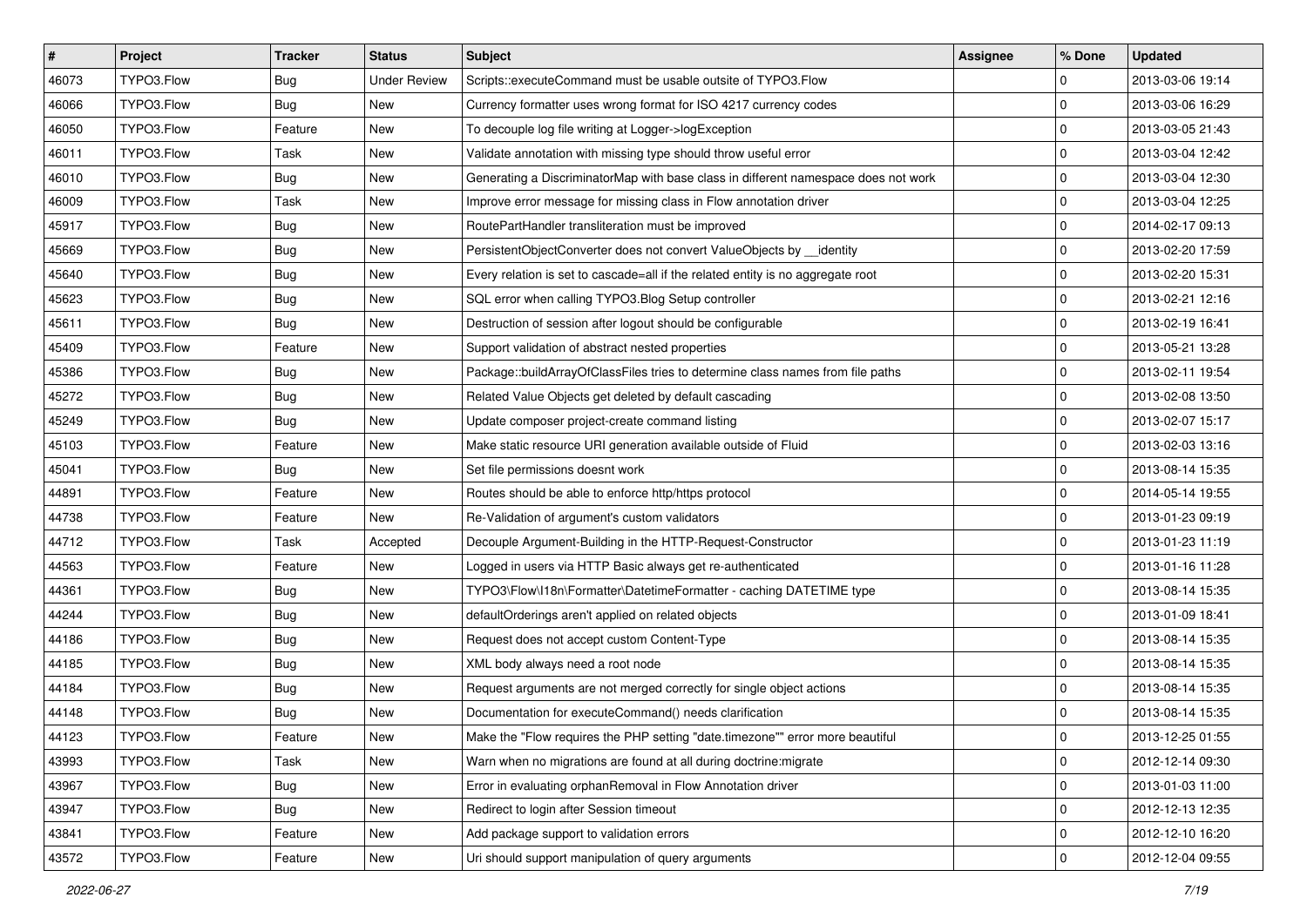| $\vert$ # | Project    | <b>Tracker</b> | <b>Status</b>            | Subject                                                                          | Assignee | % Done       | <b>Updated</b>   |
|-----------|------------|----------------|--------------------------|----------------------------------------------------------------------------------|----------|--------------|------------------|
| 43541     | TYPO3.Flow | Bug            | New                      | Incomplete classes path detection for PSR-0                                      |          | 0            | 2013-08-14 15:35 |
| 43082     | TYPO3.Flow | Feature        | Needs<br>Feedback        | Add CLI support for scaffolding models, views, controller                        |          | $\Omega$     | 2015-01-05 11:39 |
| 42888     | TYPO3.Flow | Bug            | Needs<br>Feedback        | ResourceManager chokes on non existing files                                     |          | $\Omega$     | 2012-11-12 18:02 |
| 42606     | TYPO3.Flow | <b>Bug</b>     | New                      | Content Security with nested objects                                             |          | 0            | 2012-12-13 12:35 |
| 42520     | TYPO3.Flow | <b>Bug</b>     | New                      | Cache must be flushed globally for package state changes                         |          | 0            | 2015-02-25 17:45 |
| 42465     | TYPO3.Flow | Task           | New                      | Document i18n settings                                                           |          | 0            | 2013-08-14 15:35 |
| 42101     | TYPO3.Flow | Bug            | New                      | Proxyclasses are not rebuild in Development context unless cache is empty        |          | $\mathbf 0$  | 2013-08-14 15:35 |
| 41807     | TYPO3.Flow | Task           | <b>Under Review</b>      | Initialize the eventmanager in the EntityManagerInterface                        |          | 0            | 2013-05-21 13:28 |
| 41533     | TYPO3.Flow | Bug            | Needs<br>Feedback        | Ignored object-validation in editAction when redirecting back from updateAction  |          | $\Omega$     | 2012-10-10 09:27 |
| 41496     | TYPO3.Flow | Bug            | New                      | Upload identical Resources, deleting fails                                       |          | 0            | 2012-10-01 17:57 |
| 41420     | TYPO3.Flow | Feature        | New                      | Support entity versioning                                                        |          | $\mathbf 0$  | 2012-09-27 14:11 |
| 41414     | TYPO3.Flow | Task           | <b>Needs</b><br>Feedback | Check packageKey naming / file structure below Packages/Vendor                   |          | $\Omega$     | 2012-11-07 11:39 |
| 41148     | TYPO3.Flow | Bug            | New                      | Converting of ValueObjects                                                       |          | $\mathbf 0$  | 2012-12-13 12:35 |
| 40854     | TYPO3.Flow | Task           | New                      | Update security documentation (authentication in 1.2)                            |          | 0            | 2013-08-14 15:35 |
| 40418     | TYPO3.Flow | Feature        | Needs<br>Feedback        | Add an option to flow3:cache:flush thats keeps user sessions active              |          | $\Omega$     | 2014-10-03 20:17 |
| 40283     | TYPO3.Flow | Bug            | New                      | New constructor in grandparent class not called                                  |          | 0            | 2012-12-13 12:35 |
| 39910     | TYPO3.Flow | Feature        | Accepted                 | Ability to query user based on roles                                             |          | $\mathbf 0$  | 2013-05-21 13:28 |
| 39791     | TYPO3.Flow | <b>Bug</b>     | New                      | Reflection data of old aspect is not removed                                     |          | 0            | 2013-08-14 15:40 |
| 39788     | TYPO3.Flow | Feature        | New                      | RFC: Repository based NotExistsValidator                                         |          | 0            | 2012-08-14 16:14 |
| 39674     | TYPO3.Flow | Bug            | New                      | \TYPO3\FLOW3\var dump behaves weird in controller actions doing return           |          | 0            | 2012-08-10 10:09 |
| 39414     | TYPO3.Flow | <b>Bug</b>     | New                      | Security Documentation                                                           |          | 0            | 2012-12-15 21:41 |
| 39096     | TYPO3.Flow | Bug            | New                      | Unnecessary compile invoked in non production context?                           |          | 0            | 2013-08-14 15:35 |
| 39088     | TYPO3.Flow | Feature        | New                      | Add a sgnalslot before compilation                                               |          | 0            | 2012-12-11 10:30 |
| 38980     | TYPO3.Flow | Bug            | New                      | ActionController: behavior of required arguments is not consistent               |          | $\mathbf 0$  | 2014-05-27 14:14 |
| 38222     | TYPO3.Flow | Feature        | New                      | Step execution signals with concrete name                                        |          | $\mathbf{0}$ | 2013-02-21 16:39 |
| 38216     | TYPO3.Flow | <b>Bug</b>     | Needs<br>Feedback        | Static method calls in reflected classes refer to _Original class                |          | $\Omega$     | 2012-12-13 12:35 |
| 37846     | TYPO3.Flow | Feature        | New                      | Should be able to declare more than one controllerObjectName per requestPatterns |          | 0            | 2012-06-11 11:10 |
| 37831     | TYPO3.Flow | Task           | New                      | Evaluate using PHP 5.4's internal web server for Functional Testing              |          | 0            | 2012-06-08 09:27 |
| 37571     | TYPO3.Flow | Bug            | New                      | Inherited proxies fail when implementing __clone                                 |          | $\pmb{0}$    | 2012-06-04 12:15 |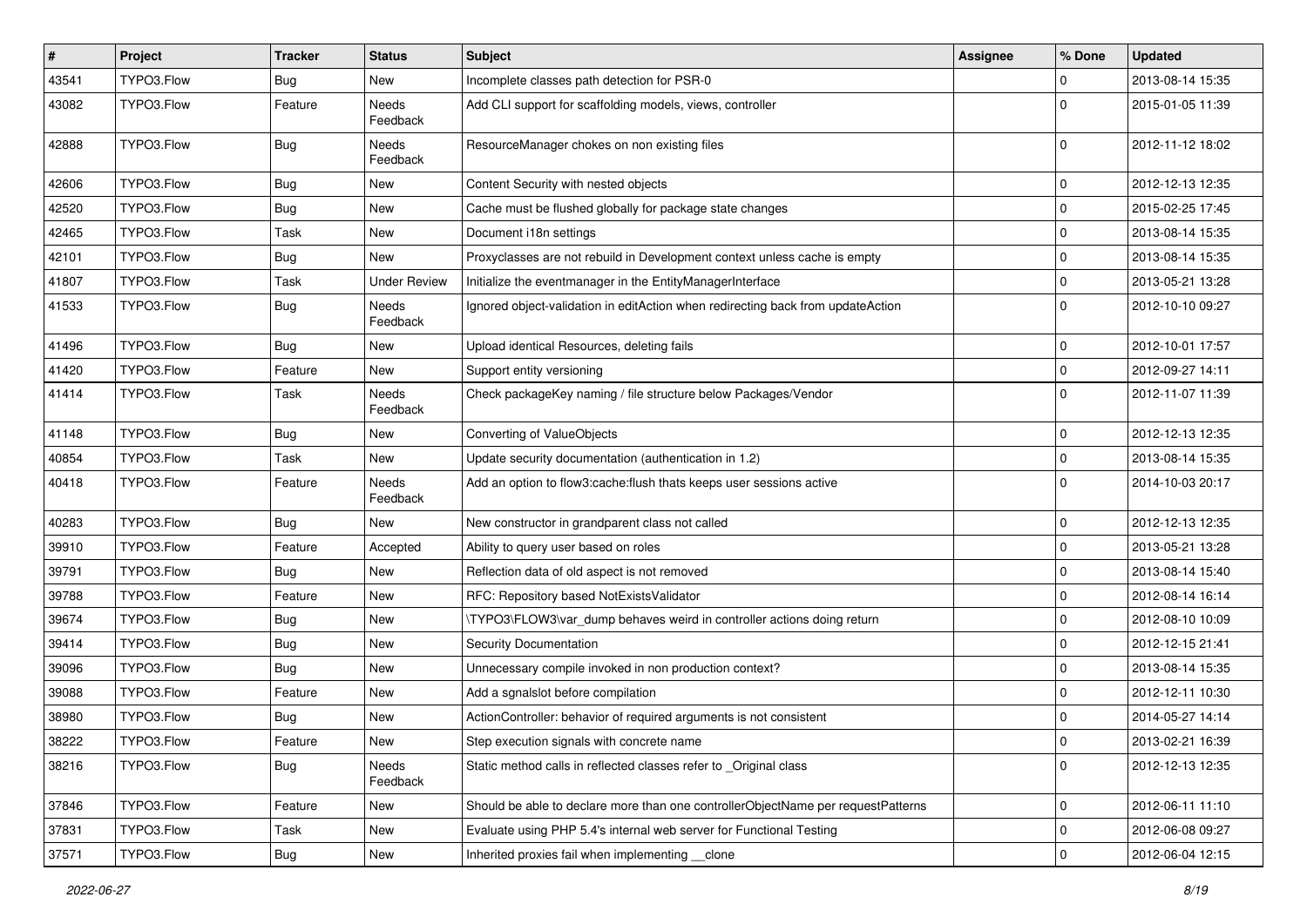| $\sharp$ | Project    | <b>Tracker</b> | <b>Status</b>       | Subject                                                                                                   | <b>Assignee</b> | % Done      | <b>Updated</b>   |
|----------|------------|----------------|---------------------|-----------------------------------------------------------------------------------------------------------|-----------------|-------------|------------------|
| 37564    | TYPO3.Flow | Bug            | New                 | Validation of Parent Object containing properties of type ManyToOne and ManyToMany<br>to same Target      |                 | $\Omega$    | 2012-05-29 11:55 |
| 37473    | TYPO3.Flow | Bug            | New                 | Subsequent Exceptions related to Doctrine Entity Manager makes it snap shut                               |                 | $\mathbf 0$ | 2012-10-25 10:29 |
| 37405    | TYPO3.Flow | Feature        | <b>Under Review</b> | When changing a property wich is used in routing the Link-VH should direkt to the new<br>properties value |                 | $\Omega$    | 2014-11-02 18:25 |
| 37316    | TYPO3.Flow | Bug            | <b>New</b>          | Use findBestMatchingLocale instead of getDefaultLocale?                                                   |                 | $\mathbf 0$ | 2012-05-20 09:35 |
| 37279    | TYPO3.Flow | Feature        | New                 | Request PropertyMapping                                                                                   |                 | $\mathbf 0$ | 2012-05-18 16:06 |
| 37227    | TYPO3.Flow | Bug            | On Hold             | securityContext->getParty is not available in widget context                                              |                 | $\mathbf 0$ | 2012-06-25 22:14 |
| 36955    | TYPO3.Flow | Feature        | New                 | Add type filter to var_dump()                                                                             |                 | $\mathbf 0$ | 2012-05-08 16:39 |
| 36804    | TYPO3.Flow | Bug            | New                 | Orphaned entities within aggregates are not removed                                                       |                 | 0           | 2012-05-03 11:54 |
| 36634    | TYPO3.Flow | Bug            | New                 | Reconstituted entities do not have their properties set when initializeObject() is called                 |                 | $\mathbf 0$ | 2012-04-26 21:28 |
| 36633    | TYPO3.Flow | Bug            | New                 | Reconstituted entities should not have the FLOW3 Persistence clone property set                           |                 | $\mathbf 0$ | 2012-04-26 21:24 |
| 36510    | TYPO3.Flow | Feature        | New                 | <b>Firewall Redirect?</b>                                                                                 |                 | $\mathbf 0$ | 2012-04-24 12:57 |
| 36509    | TYPO3.Flow | Feature        | New                 | redirectToUri to an uri with acl forces a 403 because of missing csrf token.                              |                 | $\mathbf 0$ | 2012-04-24 12:44 |
| 36508    | TYPO3.Flow | Bug            | New                 | AuthenticationProvider Request Patterns                                                                   |                 | $\mathbf 0$ | 2012-04-24 12:39 |
| 36495    | TYPO3.Flow | Bug            | New                 | HTTP Response is sent before persistence preventing Exceptions to be displayed on<br>redirect             |                 | $\Omega$    | 2012-04-24 00:28 |
| 35970    | TYPO3.Flow | Task           | New                 | Improve performance of Utility/Arrays::integerExplode by using array_map                                  |                 | 0           | 2012-04-13 15:38 |
| 35831    | TYPO3.Flow | Bug            | New                 | Deleting or unpublishing of a resource deletes all published symlinks<br>(Web/_Resources/Persistent)      |                 | $\Omega$    | 2012-04-11 09:31 |
| 35783    | TYPO3.Flow | Feature        | <b>New</b>          | Lifecycle method after property mapping                                                                   |                 | $\mathbf 0$ | 2012-04-08 21:01 |
| 35781    | TYPO3.Flow | Feature        | New                 | Model validation                                                                                          |                 | $\mathbf 0$ | 2012-04-08 17:06 |
| 35720    | TYPO3.Flow | Bug            | New                 | Access denied Exception for widget links to actions with a policy                                         |                 | $\mathbf 0$ | 2012-10-25 14:08 |
| 35709    | TYPO3.Flow | Task           | New                 | Implement global Command aliases                                                                          |                 | 0           | 2013-08-19 14:33 |
| 35388    | TYPO3.Flow | Feature        | New                 | Use the current package as default for translations within controllers                                    |                 | 0           | 2013-12-03 23:12 |
| 35083    | TYPO3.Flow | Bug            | New                 | involving SecurityContext in Widget's __wakeup situation leads to an exception                            |                 | 0           | 2012-03-21 13:06 |
| 34816    | TYPO3.Flow | Feature        | New                 | Long text encryption                                                                                      |                 | $\mathbf 0$ | 2012-03-14 08:33 |
| 34404    | TYPO3.Flow | Bug            | New                 | JsonView transformObject does not respect descendAll configuration                                        |                 | $\mathbf 0$ | 2012-02-29 01:12 |
| 34133    | TYPO3.Flow | Feature        | New                 | RFC: Handle Semicolons in Path part of URIs as Scoped Path Parameters                                     |                 | 0           | 2012-02-21 15:17 |
| 33710    | TYPO3.Flow | Feature        | New                 | Configuration based on Domain                                                                             |                 | 0           | 2012-02-06 16:08 |
| 33587    | TYPO3.Flow | Feature        | New                 | Automatically remove unused Resources                                                                     |                 | $\mathbf 0$ | 2013-11-11 18:21 |
| 33465    | TYPO3.Flow | Bug            | New                 | Some vital commands to recover the system fail when recovery is needed                                    |                 | $\mathbf 0$ | 2012-01-26 15:51 |
| 33293    | TYPO3.Flow | Bug            | New                 | Injection to private variable results in injection of the the wrong class                                 |                 | 0           | 2012-01-18 16:41 |
| 33258    | TYPO3.Flow | Major Feature  | Accepted            | Implement support for Assetic                                                                             |                 | $\mathbf 0$ | 2014-02-24 08:05 |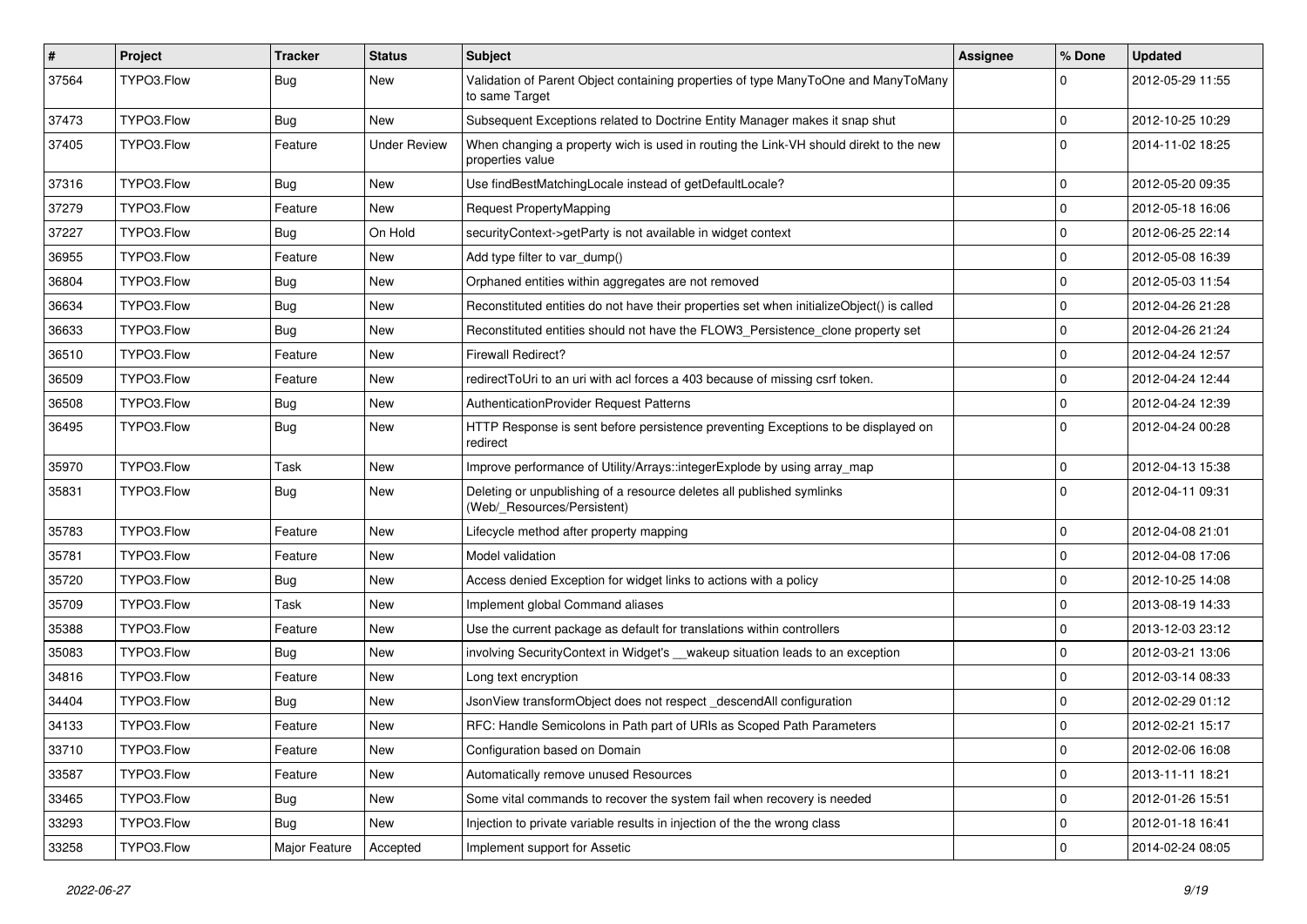| $\vert$ # | Project    | <b>Tracker</b> | <b>Status</b>     | Subject                                                                                                                 | <b>Assignee</b> | % Done      | <b>Updated</b>   |
|-----------|------------|----------------|-------------------|-------------------------------------------------------------------------------------------------------------------------|-----------------|-------------|------------------|
| 33078     | TYPO3.Flow | <b>Bug</b>     | New               | No Redirect to Login                                                                                                    |                 | $\mathbf 0$ | 2012-03-07 17:45 |
| 33069     | TYPO3.Flow | Task           | <b>New</b>        | Make command output sparse, implement generic verbose switch                                                            |                 | $\mathbf 0$ | 2013-08-19 14:33 |
| 33055     | TYPO3.Flow | Bug            | New               | AccessDeniedException instead of WebRedirect                                                                            |                 | $\mathbf 0$ | 2014-04-17 15:54 |
| 33049     | TYPO3.Flow | Feature        | New               | Allow configuration of context without environment variable (needed for IIS)                                            |                 | $\mathbf 0$ | 2012-03-07 20:51 |
| 33018     | TYPO3.Flow | Feature        | New               | Translator should support override of labels from other packages                                                        |                 | $\mathbf 0$ | 2012-01-06 13:05 |
| 32985     | TYPO3.Flow | Feature        | New               | Implement Processing Rules when merging numerically-indexed arrays                                                      |                 | $\mathbf 0$ | 2012-05-30 09:35 |
| 32869     | TYPO3.Flow | <b>Bug</b>     | New               | Security config tokenClass doesnt throw exception if not found the class                                                |                 | $\mathbf 0$ | 2012-03-19 10:53 |
| 32294     | TYPO3.Flow | Feature        | New               | Lazy initialization of loggers                                                                                          |                 | $\mathbf 0$ | 2011-12-05 10:29 |
| 32106     | TYPO3.Flow | Feature        | Accepted          | Support for Object source in PropertyMapper                                                                             |                 | $\mathbf 0$ | 2013-06-24 09:59 |
| 32105     | TYPO3.Flow | <b>Bug</b>     | New               | IgnoreValidation ignored if ACL is set for this controller action                                                       |                 | $\mathbf 0$ | 2011-11-26 11:22 |
| 31484     | TYPO3.Flow | Feature        | Needs<br>Feedback | possibility to modify inner workings of proxy class builder                                                             |                 | $\Omega$    | 2012-03-14 18:10 |
| 31339     | TYPO3.Flow | Task           | On Hold           | Search                                                                                                                  |                 | $\mathbf 0$ | 2012-06-21 12:17 |
| 31262     | TYPO3.Flow | Feature        | New               | Named arguments in Objects.yaml for constructor arguments                                                               |                 | $\mathbf 0$ | 2011-10-25 10:26 |
| 31261     | TYPO3.Flow | Feature        | New               | Virtual objects - generate proxy classes for interfaces                                                                 |                 | $\mathbf 0$ | 2011-10-25 10:23 |
| 31210     | TYPO3.Flow | Bug            | New               | constructor of proxy class not compatible with interfaces defening a constructor                                        |                 | $\mathbf 0$ | 2011-11-07 22:02 |
| 31002     | TYPO3.Flow | <b>Bug</b>     | New               | Generated __sleep method handles static properties as members.                                                          |                 | $\mathbf 0$ | 2011-10-21 13:20 |
| 30428     | TYPO3.Flow | Feature        | New               | Cloning of request arguments                                                                                            |                 | $\Omega$    | 2011-09-29 13:26 |
| 30425     | TYPO3.Flow | <b>Bug</b>     | New               | New methods are not updated in Policies during Development                                                              |                 | $\mathbf 0$ | 2011-10-21 13:20 |
| 30424     | TYPO3.Flow | Bug            | New               | Forward object arguments with changes                                                                                   |                 | $\mathbf 0$ | 2011-10-21 13:20 |
| 30423     | TYPO3.Flow | Feature        | New               | Rendering template of other action without forward                                                                      |                 | $\mathbf 0$ | 2013-01-21 14:03 |
| 30418     | TYPO3.Flow | Feature        | New               | Package bootstrapping following dependencies                                                                            |                 | $\mathbf 0$ | 2011-10-21 13:38 |
| 30258     | TYPO3.Flow | Feature        | New               | Support optional package dependencies                                                                                   |                 | $\mathbf 0$ | 2011-09-24 18:34 |
| 29476     | TYPO3.Flow | Feature        | New               | Provider rendering time and query count for request                                                                     |                 | $\mathbf 0$ | 2011-09-05 09:22 |
| 29425     | TYPO3.Flow | <b>Bug</b>     | New               | Deletion of a blog post with resources fails with FK constraint error                                                   |                 | $\mathbf 0$ | 2011-10-21 13:20 |
| 29405     | TYPO3.Flow | <b>Bug</b>     | New               | When storing a new entity inside the session, it will be fully serialized instead of just the<br>reference being stored |                 | $\Omega$    | 2013-04-04 11:34 |
| 29258     | TYPO3.Flow | Feature        | Needs<br>Feedback | Provide a way to override classes by environment                                                                        |                 | $\Omega$    | 2012-03-14 19:29 |
| 29202     | TYPO3.Flow | Task           | New               | Provide a Cherokee Server Configuration for FLOW3                                                                       |                 | 0           | 2011-08-24 07:45 |
| 28399     | TYPO3.Flow | Feature        | Needs<br>Feedback | Validation message and code should be configurable for bundled validators                                               |                 | $\mathbf 0$ | 2012-12-10 15:52 |
| 28319     | TYPO3.Flow | <b>Bug</b>     | Needs<br>Feedback | Access denied will be logged at the wrong location in nested calls                                                      |                 | $\mathbf 0$ | 2012-03-14 14:52 |
| 28231     | TYPO3.Flow | Feature        | New               | Allow output to STDERR for CLI Response                                                                                 |                 | $\pmb{0}$   | 2011-07-15 13:32 |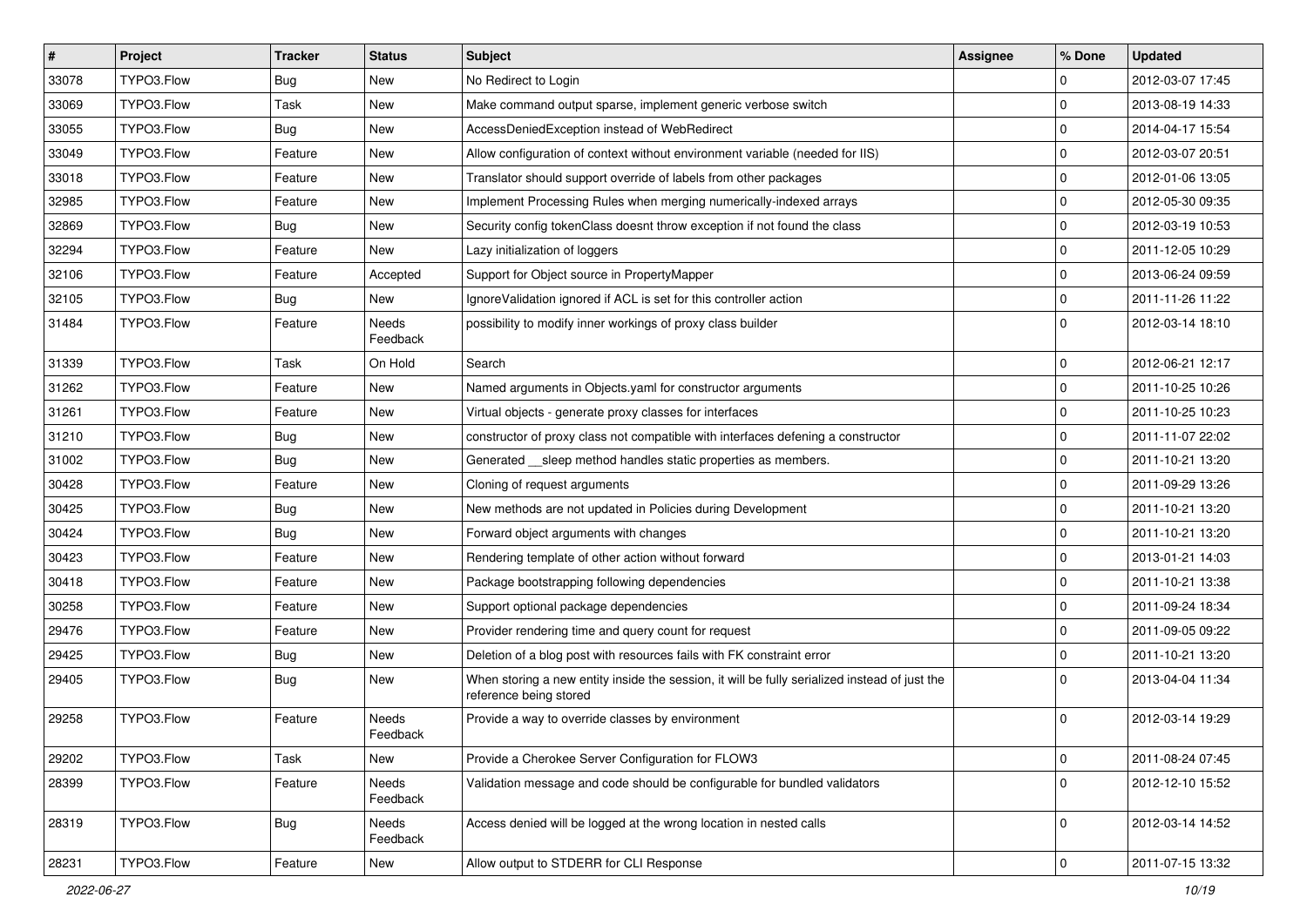| $\vert$ # | Project    | <b>Tracker</b> | <b>Status</b>            | Subject                                                                                                                                                 | Assignee | % Done         | <b>Updated</b>   |
|-----------|------------|----------------|--------------------------|---------------------------------------------------------------------------------------------------------------------------------------------------------|----------|----------------|------------------|
| 28136     | TYPO3.Flow | Feature        | New                      | <b>HTTP Semantics for Transactions and more</b>                                                                                                         |          | $\Omega$       | 2012-05-21 16:15 |
| 27798     | TYPO3.Flow | <b>Bug</b>     | Accepted                 | CSRF protection not working for forms in a plugin                                                                                                       |          | $\Omega$       | 2013-08-14 15:35 |
| 27561     | TYPO3.Flow | Task           | Accepted                 | Complete documentation                                                                                                                                  |          | 84             | 2013-09-23 12:56 |
| 27379     | TYPO3.Flow | <b>Bug</b>     | <b>Needs</b><br>Feedback | add check to clear the database at tearDown in testing                                                                                                  |          | $\Omega$       | 2012-03-14 14:41 |
| 27088     | TYPO3.Flow | <b>Bug</b>     | On Hold                  | initializeObject() is called too early when reconstructing entities                                                                                     |          | $\Omega$       | 2013-04-08 17:53 |
| 27045     | TYPO3.Flow | <b>Bug</b>     | New                      | Introduced properties are not available in the reflection service during a compile run                                                                  |          | $\Omega$       | 2013-12-07 11:14 |
| 26767     | TYPO3.Flow | Feature        | New                      | Reflection method to get a method return type and documentation                                                                                         |          | l 0            | 2011-08-29 21:45 |
| 26745     | TYPO3.Flow | Feature        | New                      | MVC should know about entities lying in the session                                                                                                     |          | 100            | 2012-07-10 12:14 |
| 25988     | TYPO3.Flow | Bug            | New                      | Useless proxies are built for some classes                                                                                                              |          | $\Omega$       | 2011-10-21 13:20 |
| 25907     | TYPO3.Flow | Task           | New                      | Referrer should only contain the URI of the previous request                                                                                            |          | $\overline{0}$ | 2011-04-12 12:00 |
| 11039     | TYPO3.Flow | <b>Bug</b>     | Needs<br>Feedback        | Static object container injects properties to result of factory object                                                                                  |          | ۱n.            | 2012-03-14 13:41 |
| 10678     | TYPO3.Flow | <b>Bug</b>     | New                      | ReflectionService doesn't reflect methods of child classes correctly when they get<br>reflected before their parent class in the initialization process |          | $\Omega$       | 2011-10-21 13:20 |
| 9861      | TYPO3.Flow | Feature        | Needs<br>Feedback        | Leave logging up and running as long as possible                                                                                                        |          | $\Omega$       | 2012-03-15 10:53 |
| 9537      | TYPO3.Flow | Feature        | New                      | Query criterions should be able to compare whole objects                                                                                                |          | $\mathbf 0$    | 2011-10-04 18:42 |
| 9313      | TYPO3.Flow | Feature        | New                      | Support for currencies                                                                                                                                  |          | l 0            | 2011-12-15 17:44 |
| 8981      | TYPO3.Flow | Feature        | New                      | Security/Performance: Provide Webserver Configuration file for common webservers -<br>do not use .htaccess                                              |          | $\Omega$       | 2010-10-20 11:39 |
| 8464      | TYPO3.Flow | Feature        | New                      | Write settings using the ConfigurationManager                                                                                                           |          | $\Omega$       | 2011-12-15 17:06 |
| 8463      | TYPO3.Flow | Feature        | New                      | Check security policy for objects reconstituted in the session scope                                                                                    |          | $\overline{0}$ | 2010-10-20 11:39 |
| 8462      | TYPO3.Flow | Feature        | New                      | Check subobjects in query rewriting                                                                                                                     |          | $\mathbf 0$    | 2010-10-20 11:39 |
| 6178      | TYPO3.Flow | Feature        | New                      | Implement FileType and FileSize validators                                                                                                              |          | $\Omega$       | 2010-10-20 11:39 |
| 5774      | TYPO3.Flow | Feature        | New                      | Package Manager should clear all cache entries tagged with %PACKAGE%                                                                                    |          | $\Omega$       | 2010-10-20 11:39 |
| 3755      | TYPO3.Flow | Task           | New                      | Concurrency stress testing and cache mechanism                                                                                                          |          | $\overline{0}$ | 2010-10-20 11:39 |
| 3728      | TYPO3.Flow | Feature        | New                      | Support arrays of objects as controller arguments                                                                                                       |          | $\overline{0}$ | 2013-11-16 17:34 |
| 3587      | TYPO3.Flow | Feature        | New                      | Enforce validation rules for value objects already in constructor                                                                                       |          | $\mathbf 0$    | 2010-10-20 11:39 |
| 3585      | TYPO3.Flow | Major Feature  | <b>New</b>               | Implement support for value objects                                                                                                                     |          | 1 O            | 2013-02-20 14:45 |
| 3580      | TYPO3.Flow | Feature        | New                      | Create an administration panel for the FLOW3 Development context                                                                                        |          | 0              | 2011-10-13 15:21 |
| 3153      | TYPO3.Flow | Feature        | New                      | Support of action based filter rules defined by annotation.                                                                                             |          | 0              | 2015-01-25 18:23 |
| 2817      | TYPO3.Flow | Feature        | Needs<br>Feedback        | Provide safeguard for preventing multiple submits of a form                                                                                             |          | 0              | 2013-10-31 13:38 |
| 1785      | TYPO3.Flow | Feature        | New                      | Automatic garbage collection for expired cache entries                                                                                                  |          | 0              | 2011-10-20 01:43 |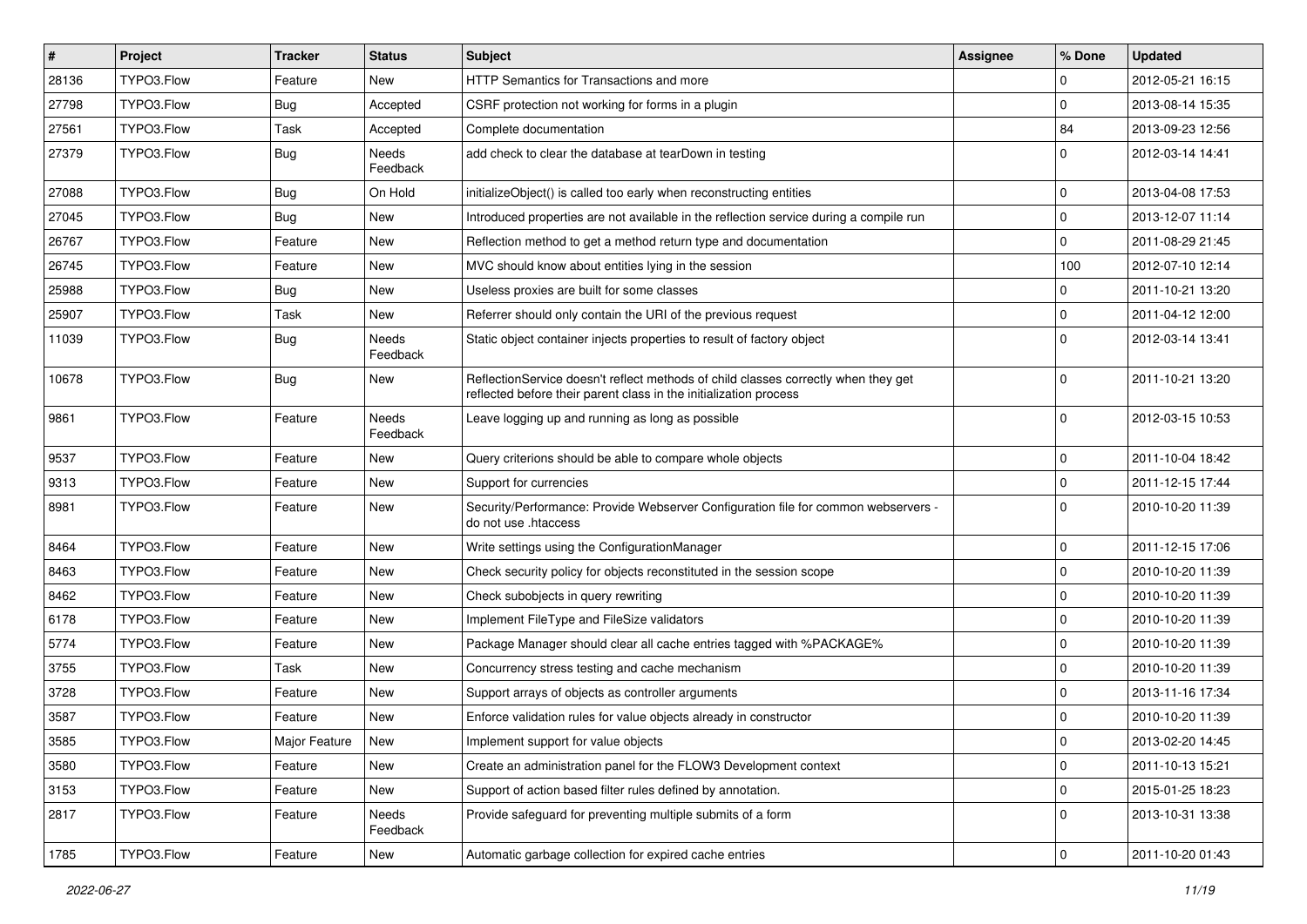| $\vert$ # | Project     | <b>Tracker</b> | <b>Status</b>       | <b>Subject</b>                                                                        | <b>Assignee</b> | % Done      | <b>Updated</b>   |
|-----------|-------------|----------------|---------------------|---------------------------------------------------------------------------------------|-----------------|-------------|------------------|
| 65424     | TYPO3.Fluid | <b>Bug</b>     | <b>Under Review</b> | SelectViewHelper must respect option(Value Label)Field for arrays                     |                 | $\mathbf 0$ | 2015-02-28 22:23 |
| 62346     | TYPO3.Fluid | Feature        | New                 | f:comment should have high precende                                                   |                 | $\mathbf 0$ | 2014-10-20 11:33 |
| 60856     | TYPO3.Fluid | Bug            | New                 | Target attribute not supported by the form viewhelper                                 |                 | $\mathbf 0$ | 2014-08-08 13:14 |
| 60271     | TYPO3.Fluid | Feature        | New                 | Paginate viewhelper, should also support arrays                                       |                 | $\mathbf 0$ | 2014-07-11 13:19 |
| 60181     | TYPO3.Fluid | Feature        | New                 | Caching mechanism for Fluid Views/Templates                                           |                 | $\mathbf 0$ | 2014-07-08 13:18 |
| 60003     | TYPO3.Fluid | Feature        | New                 | Add required-Attribute to f:form.password                                             |                 | $\mathbf 0$ | 2014-06-30 16:53 |
| 58983     | TYPO3.Fluid | <b>Bug</b>     | New                 | format.date does not respect linebreaks and throws exception                          |                 | $\mathbf 0$ | 2014-05-21 10:00 |
| 58921     | TYPO3.Fluid | Bug            | New                 | f:form.* VHs crash if NOT inside f:form but followed by f:form                        |                 | $\mathbf 0$ | 2014-05-19 15:29 |
| 57885     | TYPO3.Fluid | Bug            | New                 | Inputs are cleared from a second form if the first form produced a vallidation error  |                 | $\mathbf 0$ | 2014-04-14 00:00 |
| 56237     | TYPO3.Fluid | Task           | New                 | in-line (Condition) View Helpers should not evaluate on parsing                       |                 | $\mathbf 0$ | 2014-02-24 13:47 |
| 54284     | TYPO3.Fluid | Bug            | New                 | Default Option for Switch/Case VH                                                     |                 | $\mathbf 0$ | 2013-12-08 14:28 |
| 52591     | TYPO3.Fluid | <b>Bug</b>     | New                 | The Pagination Widget broken for joined objects                                       |                 | $\mathbf 0$ | 2013-10-07 21:59 |
| 52536     | TYPO3.Fluid | Bug            | <b>Under Review</b> | Errorclass not set if no property-attribute set                                       |                 | $\mathbf 0$ | 2016-01-06 10:02 |
| 52419     | TYPO3.Fluid | Bug            | New                 | Wrong PHPDocs notation for default value inline f:translate viewhelper                |                 | $\mathbf 0$ | 2013-10-01 09:10 |
| 51277     | TYPO3.Fluid | Feature        | New                 | ViewHelper context should be aware of actual file occurrence                          |                 | $\mathbf 0$ | 2013-08-23 08:43 |
| 51100     | TYPO3.Fluid | Feature        | New                 | Links with absolute URI should have the option of URI Scheme                          |                 | $\mathbf 0$ | 2013-08-16 12:06 |
| 50888     | TYPO3.Fluid | Bug            | <b>Under Review</b> | WSOD by changing name of section and if Fluid caches are generated                    |                 | $\mathbf 0$ | 2014-08-26 15:52 |
| 49756     | TYPO3.Fluid | Feature        | <b>Under Review</b> | Select values by array key in checkbox viewhelper                                     |                 | $\mathbf 0$ | 2014-03-25 02:40 |
| 49600     | TYPO3.Fluid | <b>Bug</b>     | New                 | f:form tag shown as a HTML on frontend                                                |                 | $\mathbf 0$ | 2013-12-04 13:04 |
| 49038     | TYPO3.Fluid | Bug            | New                 | form.select does not select the first item if prependOptionValue is used              |                 | $\mathbf 0$ | 2013-06-11 22:11 |
| 48355     | TYPO3.Fluid | Feature        | New                 | Assign output of viewhelper to template variable for further processing.              |                 | 0           | 2013-07-06 18:05 |
| 47669     | TYPO3.Fluid | Task           | New                 | FormViewHelper does not define the default request method                             |                 | $\mathbf 0$ | 2013-04-28 16:39 |
| 47006     | TYPO3.Fluid | <b>Bug</b>     | <b>Under Review</b> | widget identifier are not unique                                                      |                 | $\mathbf 0$ | 2017-02-09 15:45 |
| 46545     | TYPO3.Fluid | Feature        | New                 | Better support for arrays in options of SelectViewHelper                              |                 | $\mathbf 0$ | 2013-03-22 13:35 |
| 46289     | TYPO3.Fluid | Bug            | Needs<br>Feedback   | Enable Escaping Interceptor in XML request format                                     |                 | $\Omega$    | 2013-08-14 15:35 |
| 46257     | TYPO3.Fluid | Feature        | <b>Under Review</b> | Add escape sequence support for Fluid                                                 |                 | $\mathbf 0$ | 2015-01-26 09:00 |
| 46091     | TYPO3.Fluid | Task           | Needs<br>Feedback   | Show source file name and position on exceptions during parsing                       |                 | $\mathbf 0$ | 2013-03-07 11:26 |
| 45394     | TYPO3.Fluid | Task           | New                 | Forwardport Unit test for standalone view                                             |                 | $\mathbf 0$ | 2013-02-11 22:39 |
| 45384     | TYPO3.Fluid | <b>Bug</b>     | New                 | Persisted entity object in widget-configuration cannot be deserialized (after reload) |                 | $\mathbf 0$ | 2013-08-14 15:35 |
| 45345     | TYPO3.Fluid | Feature        | Needs<br>Feedback   | Easy to use comments for fluid that won't show in output                              |                 | $\mathbf 0$ | 2013-03-26 20:40 |
| 45153     | TYPO3.Fluid | Feature        | New                 | f:be.menus.actionMenuItem - Detection of the current select option is insufficient    |                 | $\mathbf 0$ | 2013-02-04 23:17 |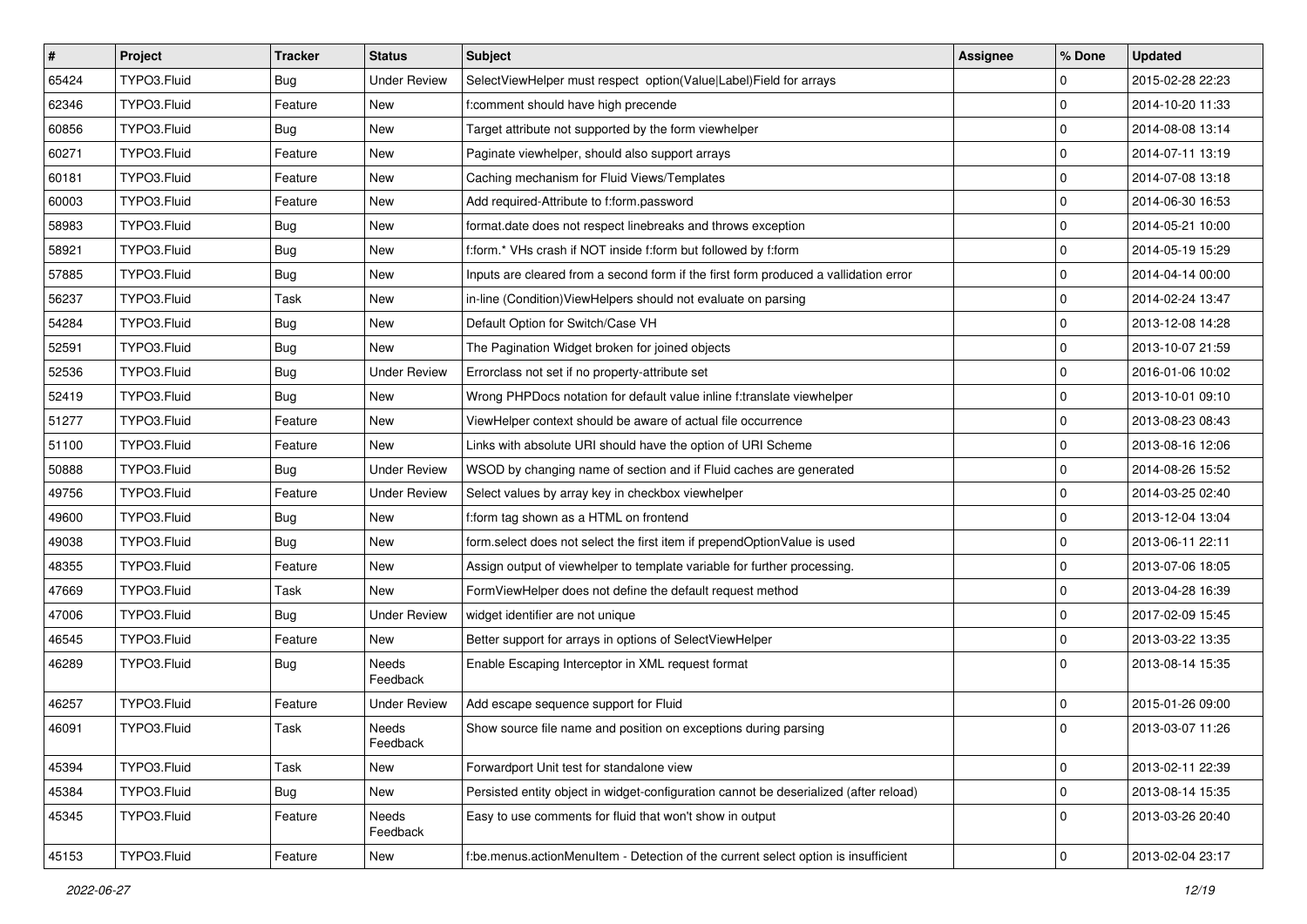| $\vert$ # | Project     | <b>Tracker</b> | <b>Status</b>       | <b>Subject</b>                                                                                              | <b>Assignee</b> | % Done      | <b>Updated</b>   |
|-----------|-------------|----------------|---------------------|-------------------------------------------------------------------------------------------------------------|-----------------|-------------|------------------|
| 44234     | TYPO3.Fluid | <b>Bug</b>     | <b>Under Review</b> | selectViewHelper's sorting does not respect locale collation                                                |                 | $\mathbf 0$ | 2014-07-31 17:15 |
| 43072     | TYPO3.Fluid | Task           | New                 | Remove TOKENS for adding templates fallback in Backporter                                                   |                 | $\mathbf 0$ | 2012-11-18 14:20 |
| 43071     | TYPO3.Fluid | Task           | New                 | Remove TOKENS for adding fallback teplates in B                                                             |                 | $\mathbf 0$ | 2012-11-18 14:22 |
| 42743     | TYPO3.Fluid | Task           | New                 | Remove inline style for hidden form fields                                                                  |                 | $\mathbf 0$ | 2012-11-06 23:09 |
| 42397     | TYPO3.Fluid | Feature        | <b>New</b>          | Missing viewhelper for general links                                                                        |                 | $\mathbf 0$ | 2012-10-25 19:20 |
| 40081     | TYPO3.Fluid | Feature        | New                 | Allow assigned variables as keys in arrays                                                                  |                 | $\mathbf 0$ | 2013-10-02 09:38 |
| 40064     | TYPO3.Fluid | <b>Bug</b>     | New                 | Multiselect is not getting persisted                                                                        |                 | $\mathbf 0$ | 2014-03-27 22:12 |
| 39990     | TYPO3.Fluid | Bug            | New                 | Same form twice in one template: hidden fields for empty values are only rendered once                      |                 | $\mathbf 0$ | 2012-08-20 11:21 |
| 39936     | TYPO3.Fluid | Feature        | New                 | registerTagAttribute should handle default values                                                           |                 | $\mathbf 0$ | 2013-01-21 23:29 |
| 38369     | TYPO3.Fluid | <b>Bug</b>     | New                 | Resource ViewHelpers should not fall back to request package                                                |                 | $\mathbf 0$ | 2012-06-25 15:55 |
| 38130     | TYPO3.Fluid | Feature        | New                 | Checkboxes and multiple select fields should have an assignable default value                               |                 | $\mathbf 0$ | 2012-06-17 09:54 |
| 37619     | TYPO3.Fluid | <b>Bug</b>     | New                 | Fatal Error when using variable in name attribute of Section ViewHelper                                     |                 | $\mathbf 0$ | 2012-05-30 23:17 |
| 36655     | TYPO3.Fluid | <b>Bug</b>     | New                 | <b>Pagination Links</b>                                                                                     |                 | $\mathbf 0$ | 2012-06-23 22:18 |
| 36559     | TYPO3.Fluid | Feature        | New                 | New widget progress bar                                                                                     |                 | $\mathbf 0$ | 2012-04-25 15:11 |
| 36410     | TYPO3.Fluid | Feature        | <b>New</b>          | Allow templates to send arguments back to layout                                                            |                 | $\mathbf 0$ | 2012-08-13 11:46 |
| 34682     | TYPO3.Fluid | Bug            | <b>Under Review</b> | Radio Button missing checked on validation error                                                            |                 | $\mathbf 0$ | 2013-11-20 20:58 |
| 34309     | TYPO3.Fluid | Task           | New                 | Unknown ViewHelpers cause exception - should be handled more graceful                                       |                 | $\mathbf 0$ | 2012-03-07 18:40 |
| 33215     | TYPO3.Fluid | Feature        | New                 | RFC: Dynamic values in ObjectAccess paths                                                                   |                 | $\mathbf 0$ | 2016-04-15 09:26 |
| 32035     | TYPO3.Fluid | Task           | New                 | Improve fluid error messages                                                                                |                 | $\mathbf 0$ | 2012-01-27 15:59 |
| 31955     | TYPO3.Fluid | Feature        | New                 | f:uri.widget                                                                                                |                 | $\Omega$    | 2011-11-22 12:27 |
| 30937     | TYPO3.Fluid | Bug            | New                 | CropViewHelper stringToTruncate can't be supplied so it can't be easily extended                            |                 | 100         | 2011-10-21 13:37 |
| 30555     | TYPO3.Fluid | Feature        | New                 | Make TagBuilder more extensible                                                                             |                 | $\mathbf 0$ | 2012-06-29 12:41 |
| 28554     | TYPO3.Fluid | <b>Bug</b>     | New                 | (v4) implement feature flag to disable caching                                                              |                 | $\mathbf 0$ | 2011-10-21 13:37 |
| 28553     | TYPO3.Fluid | <b>Bug</b>     | New                 | improve XHProf test setup                                                                                   |                 | $\mathbf 0$ | 2011-10-21 13:37 |
| 28552     | TYPO3.Fluid | Bug            | New                 | (v5) write ViewHelper test for compiled run; adjust functional test to do two passes<br>(uncached & cached) |                 | $\Omega$    | 2011-10-21 13:37 |
| 28550     | TYPO3.Fluid | <b>Bug</b>     | New                 | (v4) make widgets cacheable, i.e. not implement childnodeaccess interface                                   |                 | $\mathbf 0$ | 2011-10-21 13:37 |
| 28549     | TYPO3.Fluid | <b>Bug</b>     | New                 | make widgets cacheable, i.e. not implement childnodeaccess interface                                        |                 | $\mathbf 0$ | 2011-10-21 13:37 |
| 27607     | TYPO3.Fluid | Bug            | New                 | Make Fluid comparisons work when first element is STRING, second is NULL.                                   |                 | 0           | 2012-03-12 19:18 |
| 26664     | TYPO3.Fluid | Task           | New                 | Clean up Form ViewHelpers                                                                                   |                 | 75          | 2012-06-20 11:37 |
| 26658     | TYPO3.Fluid | Task           | New                 | Make Form ViewHelpers consistent                                                                            |                 | 75          | 2012-06-20 11:37 |
| 13045     | TYPO3.Fluid | <b>Bug</b>     | New                 | Entity decode of strings are different between if-conditions and output of variable                         |                 | $\pmb{0}$   | 2011-10-21 13:37 |
| 10911     | TYPO3.Fluid | Task           | New                 | Tx Fluid ViewHelpers Form AbstractFormViewHelper->renderHiddenIdentityField<br>should be more reliable      |                 | $\mathbf 0$ | 2011-09-30 12:29 |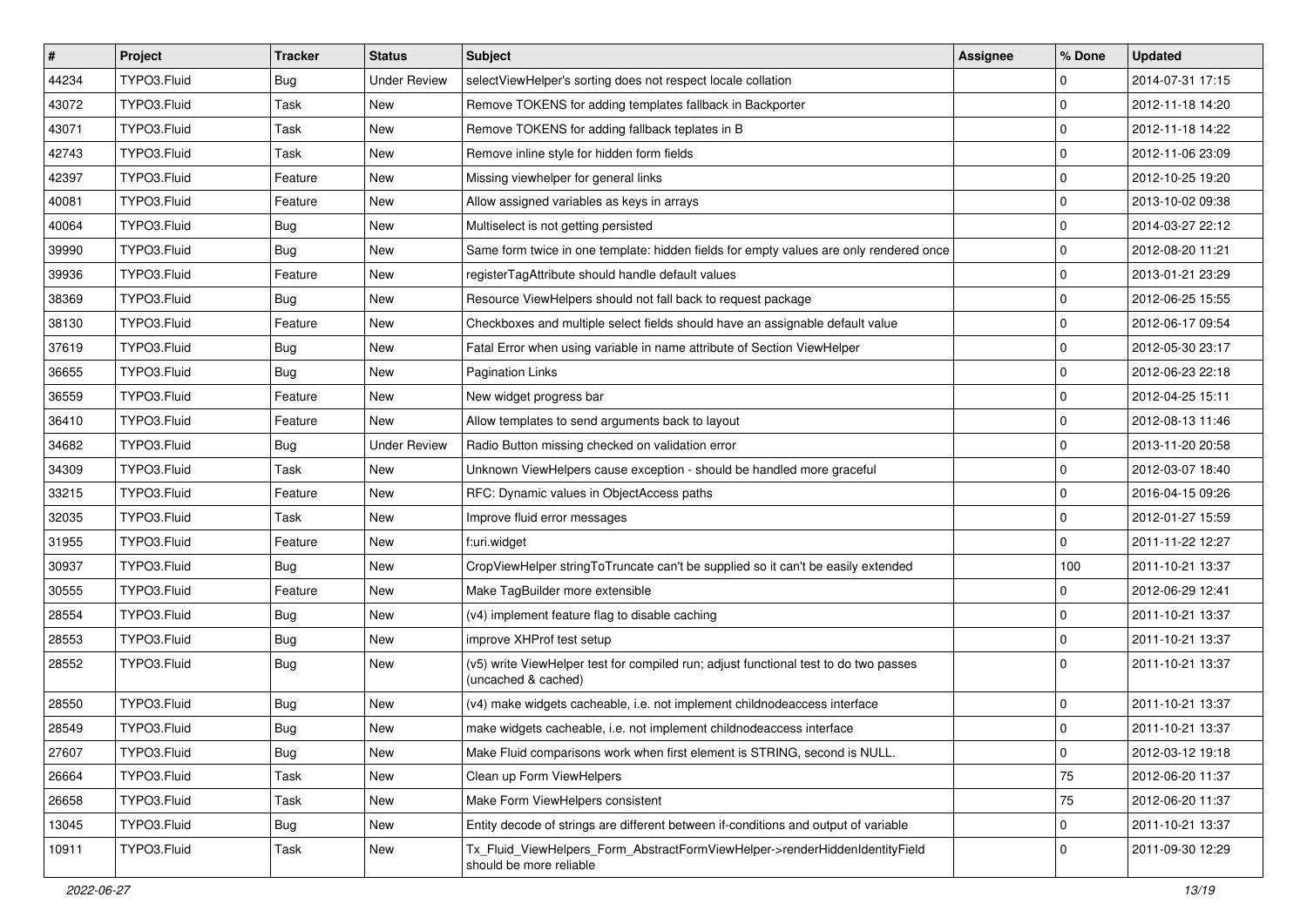| $\vert$ # | <b>Project</b>                         | <b>Tracker</b> | <b>Status</b>       | Subject                                                                                              | <b>Assignee</b> | % Done       | <b>Updated</b>   |
|-----------|----------------------------------------|----------------|---------------------|------------------------------------------------------------------------------------------------------|-----------------|--------------|------------------|
| 10472     | TYPO3.Fluid                            | Feature        | New                 | Fluid Standalone distribution                                                                        |                 | 0            | 2012-10-16 15:17 |
| 9950      | TYPO3.Fluid                            | Task           | New                 | Binding to nested arrays impossible for form-elements                                                |                 | 0            | 2011-10-20 01:48 |
| 9514      | TYPO3.Fluid                            | Feature        | New                 | Support explicit Array Arguments for ViewHelpers                                                     |                 | 0            | 2011-05-06 11:03 |
| 8989      | TYPO3.Fluid                            | Feature        | Needs<br>Feedback   | Search path for fluid template files                                                                 |                 | $\Omega$     | 2012-03-12 18:10 |
| 8648      | TYPO3.Fluid                            | <b>Bug</b>     | New                 | format.crop ViewHelper should support all features of the crop stdWrap function                      |                 | $\mathbf 0$  | 2011-10-21 13:37 |
| 7608      | TYPO3.Fluid                            | Feature        | New                 | Configurable shorthand/object accessor delimiters                                                    |                 | 0            | 2013-11-07 14:08 |
| 5636      | TYPO3.Fluid                            | Task           | <b>Under Review</b> | Form_RadioViewHelper and CheckBoxViewHelper miss check for existing object before<br>it is accessed. |                 | $\Omega$     | 2013-11-22 17:14 |
| 4704      | TYPO3.Fluid                            | Feature        | New                 | Improve parsing exception messages                                                                   |                 | 0            | 2012-07-11 19:00 |
| 3481      | TYPO3.Fluid                            | Bug            | New                 | Use ViewHelperVariableContainer in PostParseFacet                                                    |                 | 0            | 2011-10-21 13:37 |
| 3291      | TYPO3.Fluid                            | Feature        | Needs<br>Feedback   | Cacheable viewhelpers                                                                                |                 | $\Omega$     | 2012-11-29 17:00 |
| 1907      | TYPO3.Fluid                            | Feature        | New                 | Default values for view helpers based on context                                                     |                 | $\mathbf 0$  | 2014-03-10 17:53 |
| 59858     | TYPO3.Kickstart                        | <b>Bug</b>     | New                 | Property <path>\CoffeeBean::\$Persistence_Object_Identifier does not exist</path>                    |                 | 0            | 2015-01-13 12:20 |
| 56555     | TYPO3.Kickstart                        | Bug            | New                 | Kickstart creates wrong labels in New.html                                                           |                 | 0            | 2014-03-04 21:33 |
| 53971     | TYPO3.Kickstart                        | Feature        | New                 | Login functionality                                                                                  |                 | $\mathbf 0$  | 2013-12-16 10:39 |
| 39790     | TYPO3.Kickstart                        | Feature        | New                 | Allow forward slashes where backslashes need to be specified                                         |                 | 0            | 2012-08-14 09:28 |
| 29794     | TYPO3.Kickstart                        | Feature        | New                 | Initialize collections in generated models                                                           |                 | 0            | 2011-09-14 23:23 |
| 47818     | TYPO3.Welcome                          | Bug            | New                 | Wrong link on Welcome screen                                                                         |                 | 0            | 2013-05-02 12:01 |
| 56074     | <b>TYPO3 Flow Base</b><br>Distribution | Bug            | New                 | Parse errors cause meaningless Flow exception messages.                                              | Adrian Föder    | 0            | 2014-02-18 14:14 |
| 51972     | TYPO3.Flow                             | <b>Bug</b>     | <b>New</b>          | Joins for every deep property constraint make cartesian selection                                    | Adrian Föder    | $\mathbf 0$  | 2013-09-13 10:04 |
| 51809     | TYPO3.Flow                             | Bug            | <b>Under Review</b> | Commit "[BUGFIX] Published resources don't support symlinks" produces an fatal error<br>on Windows   | Adrian Föder    | 100          | 2015-06-13 12:51 |
| 49806     | TYPO3.Flow                             | Task           | Accepted            | Date formatting should care about the time zone                                                      | Adrian Föder    | 0            | 2013-07-09 10:16 |
| 49566     | TYPO3.Flow                             | <b>Bug</b>     | New                 | NULL source values are not handled correctly                                                         | Adrian Föder    | 0            | 2013-07-02 08:21 |
| 49025     | TYPO3.Flow                             | Task           | <b>Under Review</b> | Dynamic locale detection / determination                                                             | Adrian Föder    | $\mathbf 0$  | 2013-12-28 10:48 |
| 48167     | TYPO3.Flow                             | Feature        | Accepted            | Command line account and role browsing                                                               | Adrian Föder    | $\mathbf{0}$ | 2013-05-21 13:28 |
| 45851     | TYPO3.Flow                             | Feature        | Needs<br>Feedback   | Allow referencing environment variables in Settings.yaml                                             | Adrian Föder    | 0            | 2013-04-30 14:12 |
| 44542     | TYPO3.Flow                             | Task           | New                 | Mention the risk of requestPatterns regarding foreign package's SecurityContext usage                | Adrian Föder    | 0            | 2013-01-17 18:39 |
| 54195     | TYPO3.Fluid                            | Task           | New                 | Rename and move FormViewHelper's errorClass value, currently 'f3-form-error'                         | Adrian Föder    | 0            | 2014-02-15 12:19 |
| 51239     | TYPO3.Fluid                            | <b>Bug</b>     | <b>Under Review</b> | AbstractViewHelper use incorrect method signature for "\$this->systemLogger->log()"                  | Adrian Föder    | 0            | 2014-04-11 11:17 |
| 59672     | TYPO3.Flow                             | Feature        | <b>Under Review</b> | Add support for Doctrine 2.5 embeddables                                                             | Alexander Berl  | 0            | 2015-04-08 17:42 |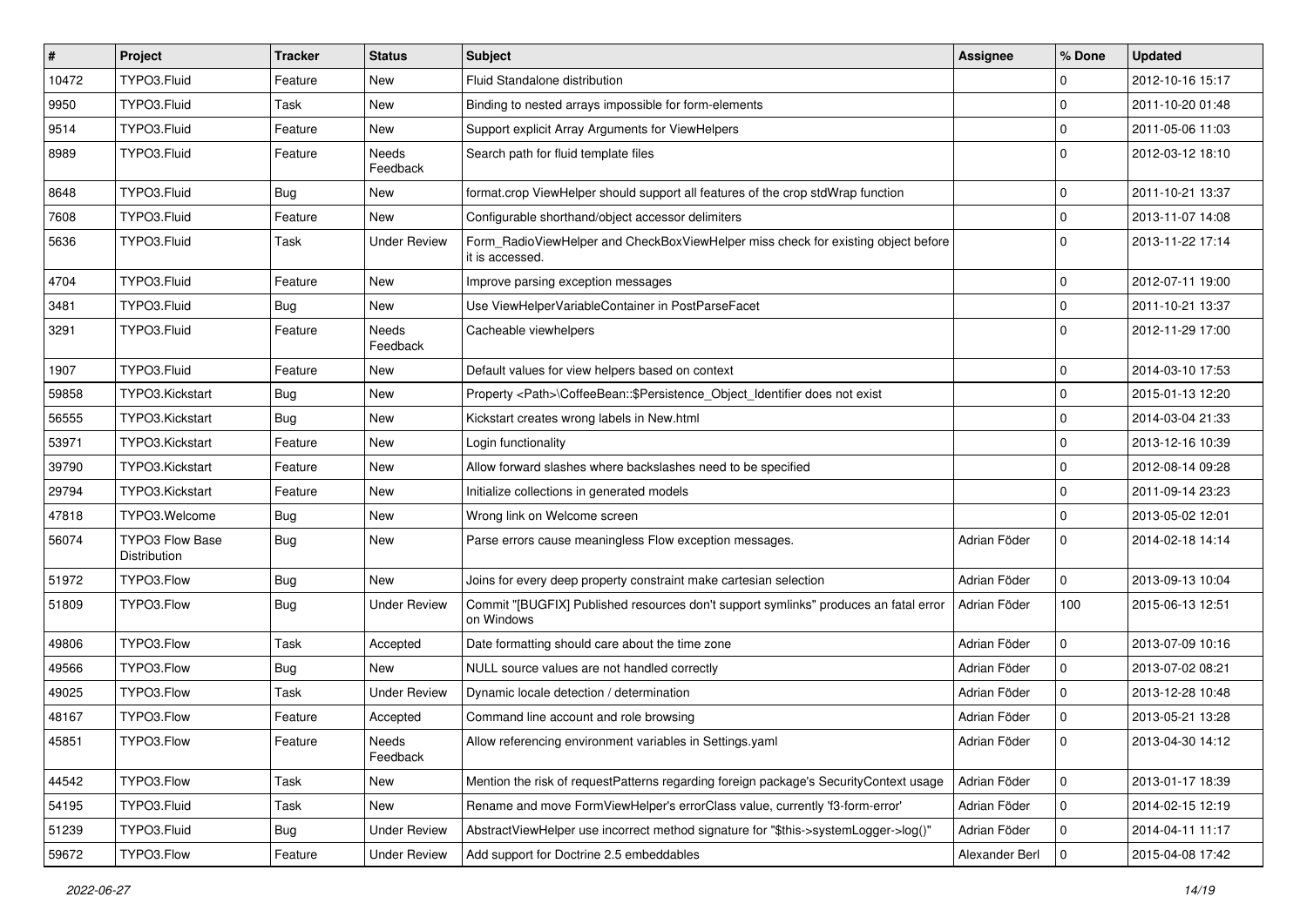| #     | Project                         | <b>Tracker</b> | <b>Status</b>            | Subject                                                                                  | <b>Assignee</b>      | % Done      | <b>Updated</b>   |
|-------|---------------------------------|----------------|--------------------------|------------------------------------------------------------------------------------------|----------------------|-------------|------------------|
| 48596 | TYPO3.Flow                      | Bug            | <b>Under Review</b>      | Ignored Tags configuration should be easier to configure from packages                   | Alexander Berl       | $\Omega$    | 2015-02-14 13:00 |
| 48532 | TYPO3.Flow                      | Bug            | <b>Under Review</b>      | JsonView Configuration behaves differently for arrays and objects                        | Alexander Berl       | $\Omega$    | 2014-06-11 15:53 |
| 47339 | TYPO3.Flow                      | Feature        | Needs<br>Feedback        | Allow RequestHandlers to get the current Request injected                                | Alexander Berl       | $\mathbf 0$ | 2013-05-21 13:28 |
| 35420 | TYPO3 Flow Base<br>Distribution | Suggestion     | New                      | Review use of try / catch in the Security Framework                                      | Andreas<br>Förthner  | $\mathbf 0$ | 2012-03-31 00:00 |
| 40824 | TYPO3.Flow                      | <b>Bug</b>     | <b>Needs</b><br>Feedback | Modified action controller methods not detected properly                                 | Andreas<br>Förthner  | $\mathbf 0$ | 2012-10-01 20:33 |
| 38065 | TYPO3.Flow                      | Feature        | New                      | Implement content security for DQL queries                                               | Andreas<br>Förthner  | $\mathbf 0$ | 2013-05-21 13:28 |
| 29387 | TYPO3.Flow                      | Feature        | Needs<br>Feedback        | A token with wrong credentials should throw an exception                                 | Andreas<br>Förthner  | $\mathbf 0$ | 2011-08-31 15:32 |
| 9968  | TYPO3.Flow                      | Feature        | New                      | Promote security publishing configuration automatically when persisting models           | Andreas<br>Förthner  | $\mathbf 0$ | 2013-12-09 22:03 |
| 6603  | TYPO3.Flow                      | Feature        | New                      | Provide a policy management API                                                          | Andreas<br>Förthner  | $\mathbf 0$ | 2010-10-20 11:39 |
| 6602  | TYPO3.Flow                      | Feature        | New                      | Implement after invocation handling                                                      | Andreas<br>Förthner  | $\mathbf 0$ | 2011-01-07 11:15 |
| 6601  | TYPO3.Flow                      | Task           | On Hold                  | Introduce a new roles definition syntax including runtime constraints                    | Andreas<br>Förthner  | $\Omega$    | 2010-10-20 11:39 |
| 5442  | TYPO3.Flow                      | Feature        | New                      | Destroy session / logout user on deleting an account                                     | Andreas<br>Förthner  | $\mathbf 0$ | 2012-10-25 08:46 |
| 3621  | TYPO3.Flow                      | Feature        | New                      | Implement dynamic firewall filter registration                                           | Andreas<br>Förthner  | $\mathbf 0$ | 2012-05-21 16:15 |
| 3619  | TYPO3.Flow                      | Feature        | New                      | Implement System Policy Support/System Security                                          | Andreas<br>Förthner  | $\mathbf 0$ | 2012-05-21 16:15 |
| 58773 | TYPO3.Flow                      | <b>Bug</b>     | Accepted                 | Improve NoMatchingRouteException                                                         | Bastian<br>Waidelich | $\mathbf 0$ | 2014-05-13 15:59 |
| 58494 | TYPO3.Flow                      | <b>Bug</b>     | <b>Needs</b><br>Feedback | Inifinite redirects if index.php presents in URI                                         | Bastian<br>Waidelich | $\mathbf 0$ | 2014-05-25 11:29 |
| 53350 | TYPO3.Flow                      | Bug            | Accepted                 | Trying to create a Link in an Template in CLI Context should provide a helpful exception | Bastian<br>Waidelich | $\Omega$    | 2013-11-05 15:00 |
| 50395 | TYPO3.Flow                      | Bug            | Accepted                 | Route cache caches routes for non dispatchable requests                                  | Bastian<br>Waidelich | $\mathbf 0$ | 2013-10-14 12:00 |
| 45405 | TYPO3.Flow                      | <b>Bug</b>     | Accepted                 | Uncaught Exception in DynamicRoutePart                                                   | Bastian<br>Waidelich | $\mathbf 0$ | 2014-03-05 11:19 |
| 59057 | TYPO3.Fluid                     | <b>Bug</b>     | <b>Under Review</b>      | Hidden empty value fields shoud be disabled when related field is disabled               | Bastian<br>Waidelich | 0           | 2014-06-18 17:23 |
| 58862 | TYPO3.Fluid                     | <b>Bug</b>     | Needs<br>Feedback        | FormViewHelper doesn't accept NULL as value for \$arguments                              | Bastian<br>Waidelich | 0           | 2014-06-04 12:49 |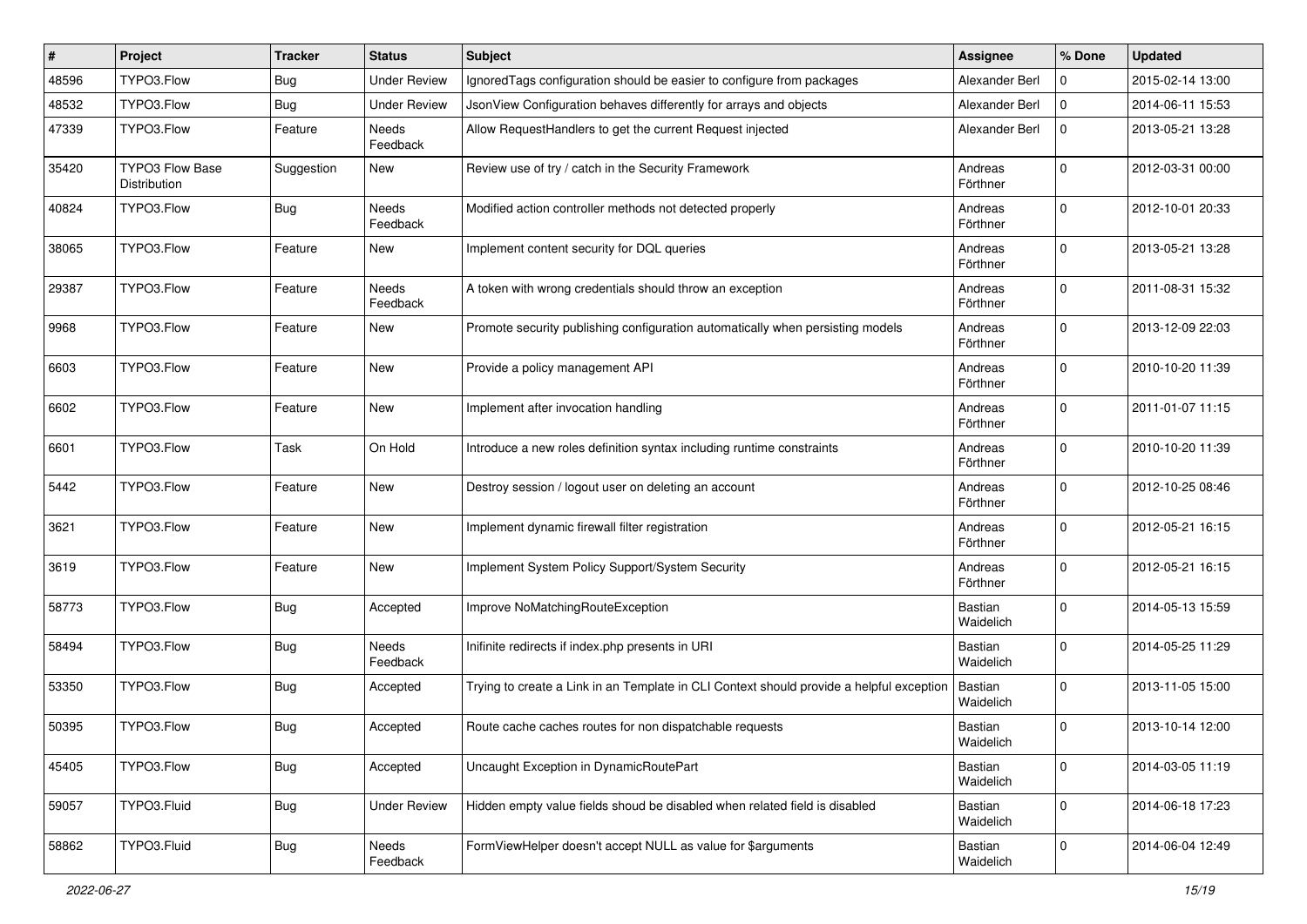| #     | <b>Project</b>                                | <b>Tracker</b> | <b>Status</b>            | <b>Subject</b>                                                                                                       | Assignee                     | % Done       | <b>Updated</b>   |
|-------|-----------------------------------------------|----------------|--------------------------|----------------------------------------------------------------------------------------------------------------------|------------------------------|--------------|------------------|
| 53806 | TYPO3.Fluid                                   | Bug            | Under Review             | Paginate widget maximumNumberOfLinks rendering wrong number of links                                                 | Bastian<br>Waidelich         | 0            | 2014-06-18 12:13 |
| 37302 | TYPO3.Flow                                    | <b>Bug</b>     | Needs<br>Feedback        | NumberValidator                                                                                                      | Carsten Bleicker   0         |              | 2013-07-03 08:36 |
| 47423 | <b>TYPO3 Flow Base</b><br><b>Distribution</b> | Task           | Under Review             | Decouple TYPO3.Party from Flow                                                                                       | Christian Müller             | $\Omega$     | 2013-04-22 09:34 |
| 55870 | TYPO3.Flow                                    | Feature        | <b>New</b>               | Enhance f:form.textfield or add a f:form.datefield VH with enhanced validation and<br>propertymapping                | Christian Müller             | $\Omega$     | 2014-04-15 12:32 |
| 55306 | TYPO3.Flow                                    | Bug            | <b>Under Review</b>      | Filenames should not exceed 255 characters                                                                           | Christian Müller             | $\Omega$     | 2015-10-04 21:35 |
| 54146 | TYPO3.Flow                                    | <b>Bug</b>     | New                      | Different sorting of arguments in ACL Patterns doesnt work                                                           | Christian Müller             | $\mathbf 0$  | 2013-12-02 19:23 |
| 48898 | TYPO3.Flow                                    | <b>Bug</b>     | <b>New</b>               | configuration for roles fails if one of Policy yaml files contain empty "roles array"                                | Christian Müller             | $\Omega$     | 2013-06-05 19:06 |
| 46974 | TYPO3.Flow                                    | Bug            | Accepted                 | Original and Proxy class in one file makes it difficult to reach 100% code coverage for<br>functional tests          | Christian Müller             | $\Omega$     | 2013-05-21 13:28 |
| 46425 | TYPO3.Flow                                    | Task           | <b>Under Review</b>      | DI proxy classes use raw reflection instead of RelfectionService                                                     | Christian Müller             | 0            | 2013-08-14 15:35 |
| 45253 | TYPO3.Flow                                    | Task           | Accepted                 | Throw exception in PointcutMethodNameFilter if given method's argument does not<br>match the actual method signature | Christian Müller             | $\mathbf 0$  | 2013-03-07 16:33 |
| 34134 | TYPO3.Flow                                    | <b>Bug</b>     | <b>Needs</b><br>Feedback | PropertyMapper throws unnecessary exception                                                                          | Christian Müller             | $\Omega$     | 2014-02-19 10:14 |
| 30890 | TYPO3.Flow                                    | Feature        | Accepted                 | Developer Toolbar                                                                                                    | Christian Müller             | $\mathbf 0$  | 2013-05-21 13:28 |
| 26986 | TYPO3.Flow                                    | Feature        | Accepted                 | Debug toolbar                                                                                                        | Christian Müller             | $\Omega$     | 2012-06-08 20:41 |
| 8923  | TYPO3.Flow                                    | Task           | Under Review             | Provide a Nginx Server Configuration for FLOW3                                                                       | Christian Müller             | $\Omega$     | 2014-06-19 16:34 |
| 55008 | TYPO3.Fluid                                   | <b>Bug</b>     | <b>Under Review</b>      | Interceptors should be used in Partials                                                                              | Christian Müller             | $\Omega$     | 2014-01-15 08:44 |
| 33628 | TYPO3.Fluid                                   | Bug            | <b>Needs</b><br>Feedback | Multicheckboxes (multiselect) for Collections don't work                                                             | Christian Müller             | $\Omega$     | 2012-06-28 10:27 |
| 3725  | TYPO3.Fluid                                   | Feature        | <b>New</b>               | CSS Engine                                                                                                           | Christian Müller             | $\mathbf{0}$ | 2014-04-03 13:24 |
| 41900 | TYPO3.Flow                                    | Feature        | Accepted                 | Check for duplicate PSR-0 autoload namespaces                                                                        | Christian Jul<br>Jensen      | $\Omega$     | 2013-05-21 13:28 |
| 41832 | TYPO3.Flow                                    | Task           | <b>New</b>               | Improve error handling for incompatible packages                                                                     | Christian Jul<br>Jensen      | $\Omega$     | 2012-10-10 14:44 |
| 47858 | TYPO3.Flow                                    | <b>Bug</b>     | <b>Needs</b><br>Feedback | Remove .htaccess from Composer Installer Essentials                                                                  | Christopher<br>Hlubek        | $\Omega$     | 2013-08-14 15:35 |
| 46371 | TYPO3.Flow                                    | Feature        | <b>New</b>               | Support compilation of static information in proxy classes                                                           | Christopher<br>Hlubek        | $\Omega$     | 2013-03-16 21:26 |
| 46063 | TYPO3.Flow                                    | Feature        | <b>New</b>               | Implement username password provider with "remember me" persistent cookie                                            | Christopher<br>Hlubek        | $\mathbf 0$  | 2014-09-23 00:26 |
| 45100 | TYPO3.Flow                                    | Feature        | Under Review             | RequestDispatchingAspect should check if entry point can handle current request                                      | Christopher<br><b>Hlubek</b> | 0            | 2013-02-08 15:32 |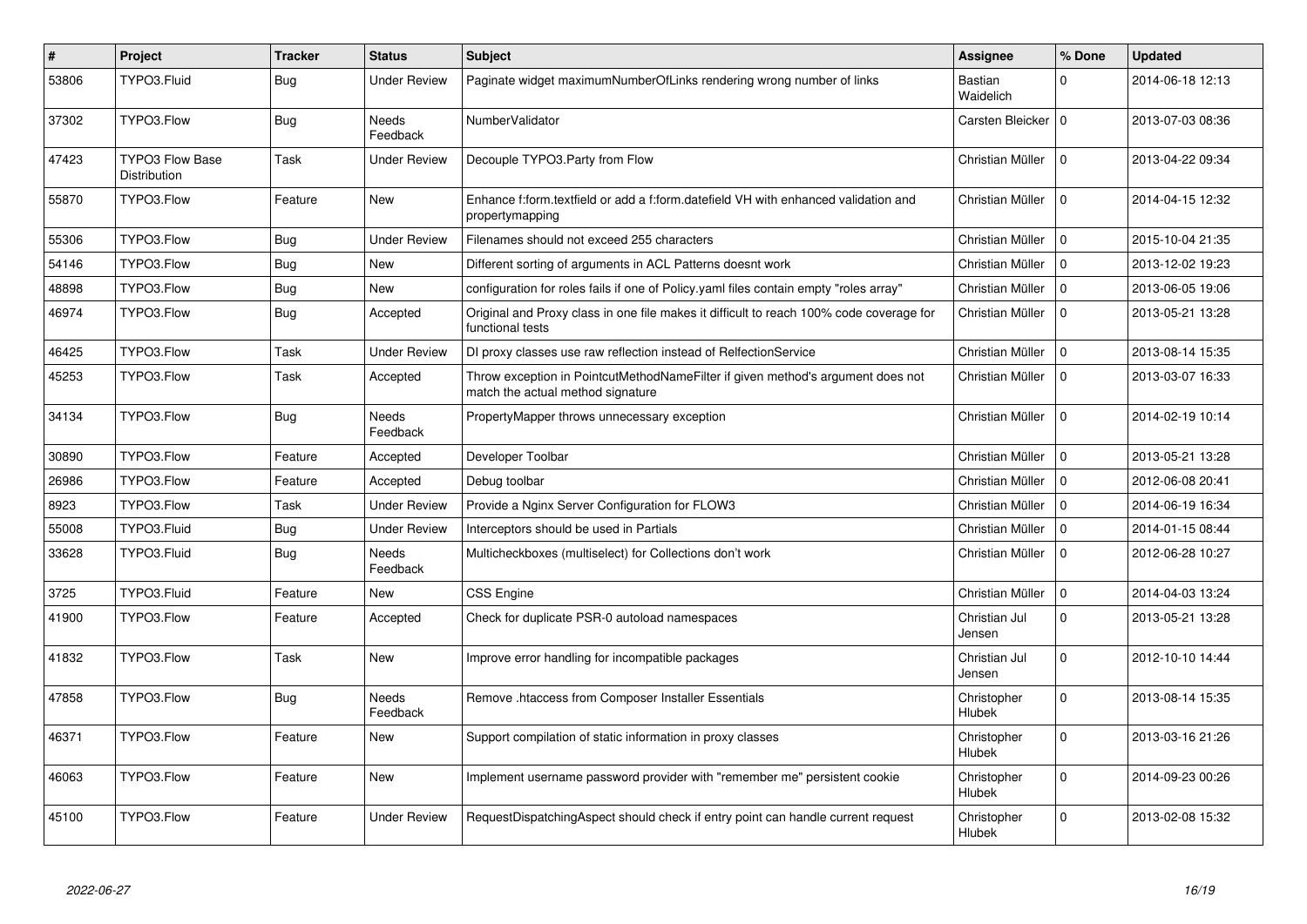| $\vert$ # | Project                                       | <b>Tracker</b> | <b>Status</b>            | <b>Subject</b>                                                                                | Assignee              | % Done      | <b>Updated</b>   |
|-----------|-----------------------------------------------|----------------|--------------------------|-----------------------------------------------------------------------------------------------|-----------------------|-------------|------------------|
| 27322     | TYPO3.Flow                                    | Feature        | On Hold                  | Add support for Appserver-in-PHP, which could result in much faster executions.               | Christopher<br>Hlubek | 0           | 2012-07-09 18:11 |
| 1856      | TYPO3.Flow                                    | Feature        | New                      | The Package Manager checks dependencies between packages on each activation /<br>deactivation | Christopher<br>Hlubek | $\Omega$    | 2010-10-20 11:39 |
| 37095     | TYPO3.Fluid                                   | Feature        | New                      | It should be possible to set a different template on a Fluid TemplateView inside an<br>action | Christopher<br>Hlubek | $\Omega$    | 2012-05-11 13:54 |
| 53262     | TYPO3.Flow                                    | Bug            | <b>New</b>               | FileBakend have some race condition                                                           | Dominique<br>Feyer    | $\mathbf 0$ | 2013-11-01 10:48 |
| 51811     | TYPO3.Flow                                    | Bug            | <b>New</b>               | Improve session handle when the authenticated account is removed from persitance              | Dominique<br>Feyer    | $\Omega$    | 2014-03-27 12:21 |
| 50115     | TYPO3.Flow                                    | Feature        | Under Review             | During the policy loading, we need to take care if class exist                                | Dominique<br>Feyer    | $\mathbf 0$ | 2013-10-04 10:23 |
| 28052     | TYPO3.Flow                                    | Feature        | On Hold                  | Possibility to enable or disable accounts                                                     | Julian Kleinhans   60 |             | 2013-05-21 13:28 |
| 45164     | <b>TYPO3 Flow Base</b><br><b>Distribution</b> | Feature        | Accepted                 | Define syntax for validation rules in YAML                                                    | Karsten<br>Dambekalns | $\Omega$    | 2013-02-05 10:52 |
| 58193     | TYPO3.Flow                                    | <b>Bug</b>     | Under Review             | Forward-port changelogs to master branch                                                      | Karsten<br>Dambekalns | $\Omega$    | 2014-05-23 18:11 |
| 50080     | TYPO3.Flow                                    | <b>Bug</b>     | <b>Needs</b><br>Feedback | Broken concept for CLI/Web separation                                                         | Karsten<br>Dambekalns | $\Omega$    | 2013-08-13 08:42 |
| 44396     | TYPO3.Flow                                    | Task           | Accepted                 | Move Doctrine ORM integration onto own namespace                                              | Karsten<br>Dambekalns | $\mathbf 0$ | 2013-05-21 13:28 |
| 44375     | TYPO3.Flow                                    | Task           | Accepted                 | Make all persistence reads go through repositories                                            | Karsten<br>Dambekalns | $\Omega$    | 2013-05-21 13:28 |
| 44314     | TYPO3.Flow                                    | Task           | Accepted                 | slightly file permissions for /Configuration/* and /Data/Persistent/EncryptionKey             | Karsten<br>Dambekalns | $\Omega$    | 2013-11-25 14:21 |
| 43621     | TYPO3.Flow                                    | <b>Bug</b>     | <b>Under Review</b>      | Composer installer overwrites Settings yaml.example                                           | Karsten<br>Dambekalns | $\Omega$    | 2013-11-26 19:12 |
| 43192     | TYPO3.Flow                                    | Bug            | Accepted                 | findByIdentifier() for non-persisted objects not working for custom identifier properties     | Karsten<br>Dambekalns | $\Omega$    | 2013-05-21 13:28 |
| 43190     | TYPO3.Flow                                    | <b>Bug</b>     | Accepted                 | Misleading exception message for incompatible database structure                              | Karsten<br>Dambekalns | $\Omega$    | 2013-08-14 15:35 |
| 42550     | TYPO3.Flow                                    | Task           | Under Review             | Add top-level .htaccess to block everything but Web                                           | Karsten<br>Dambekalns | $\Omega$    | 2012-12-11 22:43 |
| 41727     | TYPO3.Flow                                    | <b>Bug</b>     | Accepted                 | @Flow\Identity and @ORM\InheritanceType("JOINED") can't be used together                      | Karsten<br>Dambekalns | $\Omega$    | 2013-01-21 17:15 |
| 41029     | TYPO3.Flow                                    | <b>Bug</b>     | Accepted                 | Method security is also evaluating abstract classes                                           | Karsten<br>Dambekalns | $\Omega$    | 2013-01-19 21:55 |
| 40802     | TYPO3.Flow                                    | <b>Bug</b>     | Accepted                 | Documentation mistake (authentication)                                                        | Karsten<br>Dambekalns | $\mathbf 0$ | 2014-03-20 14:13 |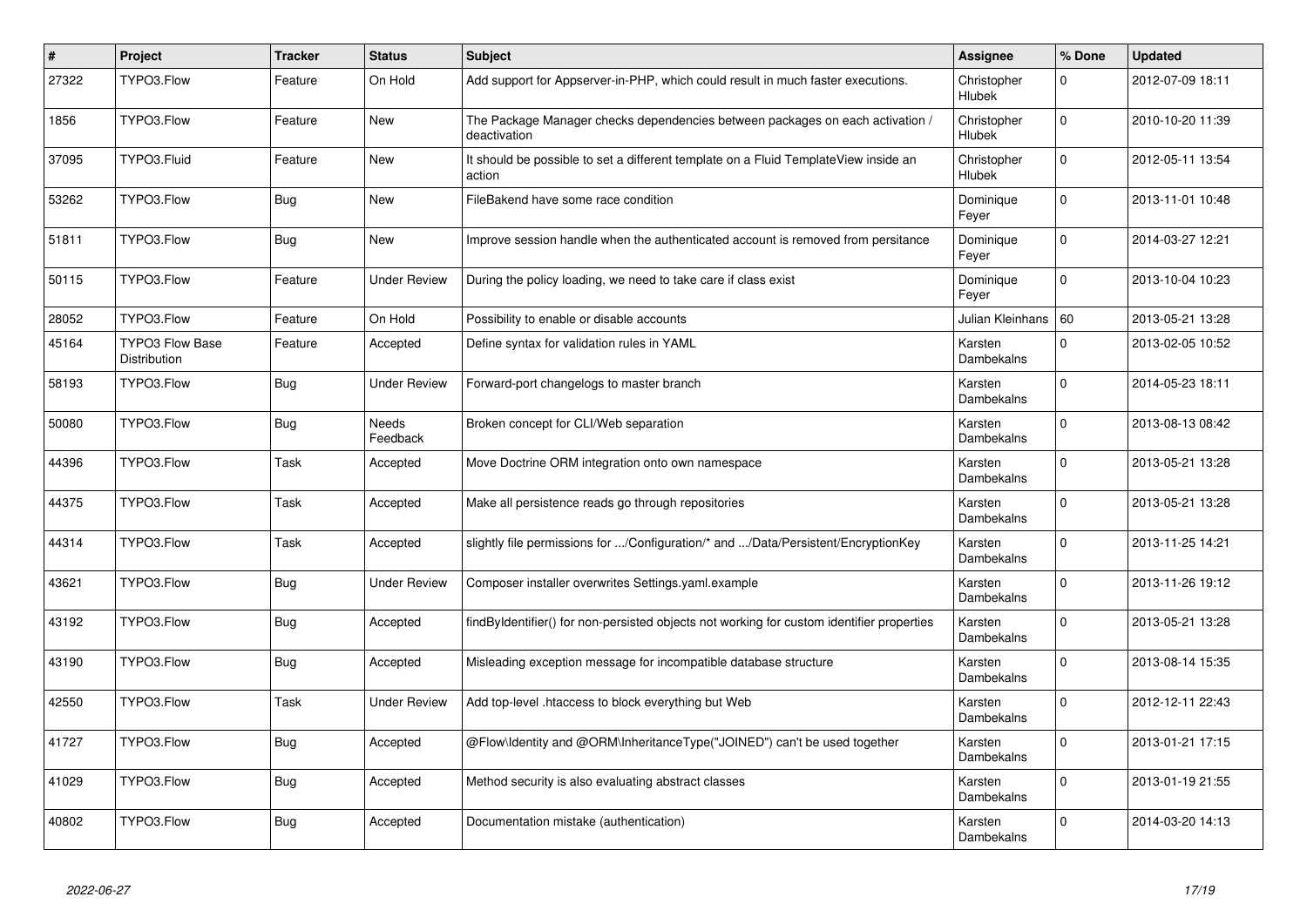| ∦     | Project    | <b>Tracker</b> | <b>Status</b>       | <b>Subject</b>                                                                                               | <b>Assignee</b>       | % Done       | <b>Updated</b>   |
|-------|------------|----------------|---------------------|--------------------------------------------------------------------------------------------------------------|-----------------------|--------------|------------------|
| 40555 | TYPO3.Flow | Feature        | Accepted            | Missing command arguments parameter in Core\Booting\Scripts::executeCommand()                                | Karsten<br>Dambekalns | 0            | 2013-05-21 13:28 |
| 40410 | TYPO3.Flow | <b>Bug</b>     | Needs<br>Feedback   | Exception when using Apc, Memcached of Redis cache backend for reflection status<br>and object configuration | Karsten<br>Dambekalns | $\Omega$     | 2012-10-25 15:56 |
| 39699 | TYPO3.Flow | Bug            | Accepted            | SQL DDL for TYPO3\FLOW3\Cache\Backend\PdoBackend                                                             | Karsten<br>Dambekalns | $\mathbf 0$  | 2012-12-13 12:35 |
| 39609 | TYPO3.Flow | Feature        | Accepted            | <b>Migration Version</b>                                                                                     | Karsten<br>Dambekalns | 50           | 2013-05-21 13:28 |
| 39253 | TYPO3.Flow | Feature        | Accepted            | Remove mirroring mode option and code                                                                        | Karsten<br>Dambekalns | 0            | 2013-05-21 13:28 |
| 38004 | TYPO3.Flow | <b>Bug</b>     | Accepted            | Missing CheatSheet folder for Getting Started manual                                                         | Karsten<br>Dambekalns | $\Omega$     | 2014-11-07 10:58 |
| 37372 | TYPO3.Flow | Feature        | Accepted            | Inheritance in ORM should be configured automatically                                                        | Karsten<br>Dambekalns | $\Omega$     | 2013-05-21 13:28 |
| 37354 | TYPO3.Flow | Bug            | Accepted            | Do not apply generateValueHash() and generateUuid() if custom identifier is used                             | Karsten<br>Dambekalns | $\Omega$     | 2012-07-10 08:30 |
| 37352 | TYPO3.Flow | <b>Bug</b>     | <b>Under Review</b> | generateValueHash() should use getIdentifierByObject()                                                       | Karsten<br>Dambekalns | $\Omega$     | 2013-05-21 13:28 |
| 36840 | TYPO3.Flow | Task           | Accepted            | Improve exception for wrong locales                                                                          | Karsten<br>Dambekalns | $\Omega$     | 2012-06-25 18:47 |
| 36715 | TYPO3.Flow | Feature        | Accepted            | Make simultaneous use of multiple persistence backends possible                                              | Karsten<br>Dambekalns | $\Omega$     | 2013-11-20 21:17 |
| 35868 | TYPO3.Flow | Bug            | On Hold             | Unstable condition in Utility\Environment                                                                    | Karsten<br>Dambekalns | $\Omega$     | 2012-06-25 22:37 |
| 35030 | TYPO3.Flow | Feature        | <b>Under Review</b> | Dynamic locale detection                                                                                     | Karsten<br>Dambekalns | $\Omega$     | 2013-09-26 18:08 |
| 34879 | TYPO3.Flow | <b>Bug</b>     | Accepted            | Proxied object is not update()able                                                                           | Karsten<br>Dambekalns | $\Omega$     | 2013-01-22 15:17 |
| 33937 | TYPO3.Flow | Feature        | Accepted            | Convenience method to resolve public "resource://" paths                                                     | Karsten<br>Dambekalns | 0            | 2014-04-15 11:40 |
| 33024 | TYPO3.Flow | Bug            | Accepted            | Exception when validating a float in a Model with the Number validator                                       | Karsten<br>Dambekalns | $\mathbf 0$  | 2012-03-07 22:08 |
| 32873 | TYPO3.Flow | <b>Bug</b>     | Accepted            | Value changes for logged in account are not persisted due to session serialization                           | Karsten<br>Dambekalns | $\Omega$     | 2012-02-01 12:43 |
| 32707 | TYPO3.Flow | Bug            | Accepted            | Bad Bad FileBackend                                                                                          | Karsten<br>Dambekalns | $\mathbf{0}$ | 2013-05-21 13:33 |
| 32607 | TYPO3.Flow | Feature        | Needs<br>Feedback   | Export localized strings for JS consumption                                                                  | Karsten<br>Dambekalns | $\mathbf 0$  | 2013-05-21 13:28 |
| 32574 | TYPO3.Flow | Bug            | Accepted            | FLOW3 enters fork bombs when using cgi-fcgi vs cli                                                           | Karsten<br>Dambekalns | $\mathbf 0$  | 2012-03-07 17:21 |